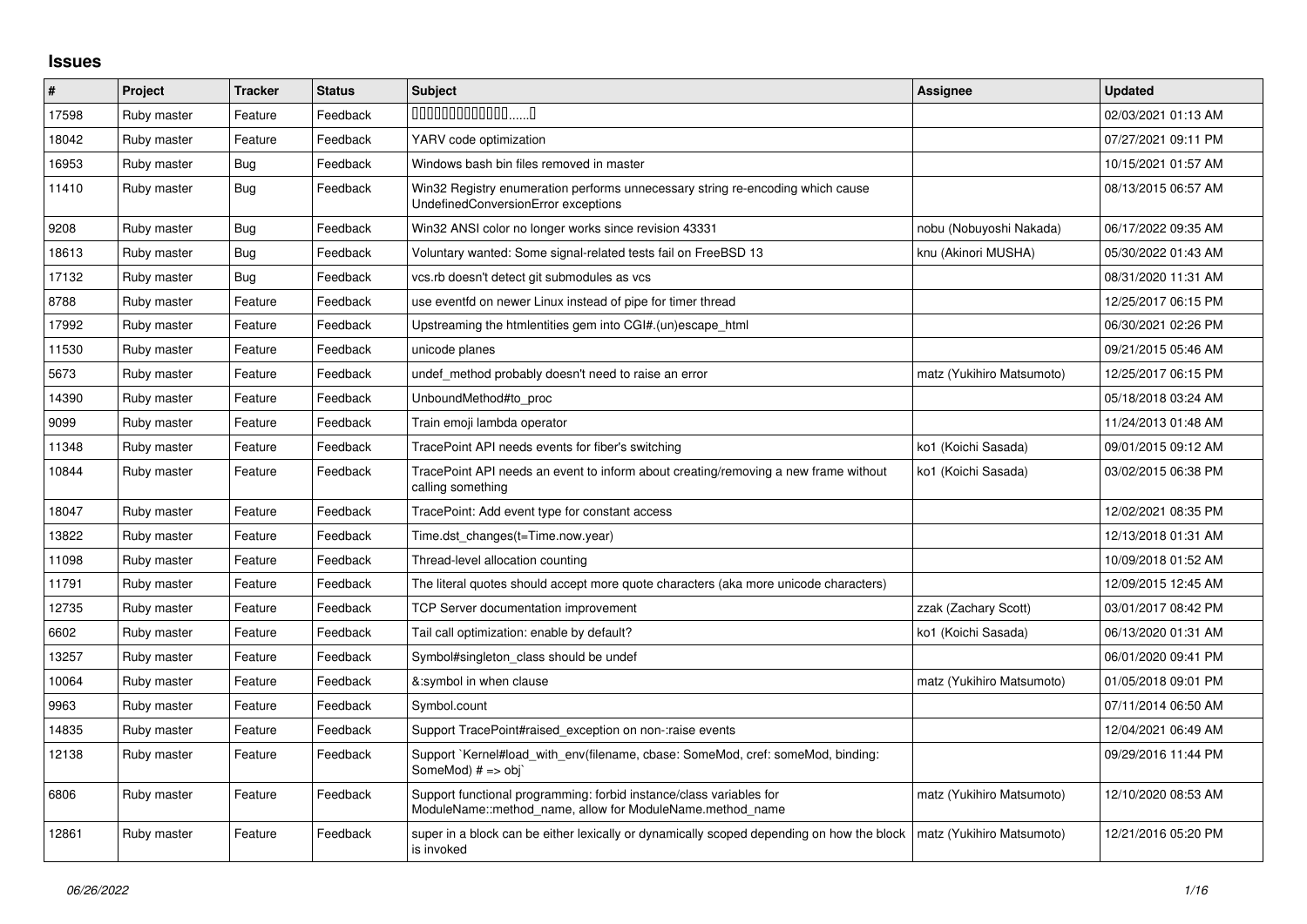| $\sharp$ | Project     | <b>Tracker</b> | <b>Status</b> | <b>Subject</b>                                                                 | Assignee                       | <b>Updated</b>      |
|----------|-------------|----------------|---------------|--------------------------------------------------------------------------------|--------------------------------|---------------------|
| 8981     | Ruby master | Feature        | Feedback      | Suggestion for CreateProcess flags with rubyw on windows                       | cruby-windows                  | 01/05/2018 09:00 PM |
| 16122    | Ruby master | Feature        | Feedback      | Struct::Value: simple immutable value object                                   |                                | 02/12/2022 09:54 PM |
| 12719    | Ruby master | Feature        | Feedback      | 'Struct#merge' for partial updates                                             |                                | 09/29/2021 09:16 PM |
| 14417    | Ruby master | Feature        | Feedback      | String#sub / String#gsub 00000 Symbol 0 Hash000000000000                       |                                | 02/04/2018 01:05 PM |
| 12304    | Ruby master | Feature        | Feedback      | String#split with a block                                                      |                                | 04/21/2016 12:29 AM |
| 12745    | Ruby master | Feature        | Feedback      | String#(g)sub(!) should pass a MatchData to the block, not a String            | matz (Yukihiro Matsumoto)      | 11/03/2021 11:46 PM |
| 13025    | Ruby master | Feature        | Feedback      | String equality operator does not perform implicit conversion                  |                                | 12/12/2016 07:18 AM |
| 5606     | Ruby master | Feature        | Feedback      | String#each_match(regexp)                                                      |                                | 12/25/2017 06:15 PM |
| 13303    | Ruby master | Feature        | Feedback      | String#any? as !String#empty?                                                  | matz (Yukihiro Matsumoto)      | 02/23/2021 05:14 PM |
| 16017    | Ruby master | Feature        | Feedback      | <b>String and Array Slices</b>                                                 |                                | 07/24/2019 07:28 AM |
| 9414     | Ruby master | <b>Bug</b>     | Feedback      | strftime returns incorrectly encoded string                                    | nobu (Nobuyoshi Nakada)        | 01/05/2018 09:00 PM |
| 15425    | Ruby master | Feature        | Feedback      | Store MJIT header into Ruby versioned directory.                               | k0kubun (Takashi Kokubun)      | 10/07/2021 11:03 PM |
| 8269     | Ruby master | Feature        | Feedback      | stdlib: Add Find.each_file to accompany Find.find                              |                                | 06/02/2013 03:53 PM |
| 10228    | Ruby master | Feature        | Feedback      | Statistics module                                                              |                                | 11/10/2014 11:01 PM |
| 12075    | Ruby master | Feature        | Feedback      | some container#nonempty?                                                       | matz (Yukihiro Matsumoto)      | 10/07/2021 03:11 AM |
| 6256     | Ruby master | Feature        | Feedback      | Slightly improve ruby_qsort performance                                        | MartinBosslet (Martin Bosslet) | 01/10/2019 01:51 PM |
| 6263     | Ruby master | Feature        | Feedback      | Simple access to toplevel object (main)                                        |                                | 12/25/2017 06:15 PM |
| 16699    | Ruby master | Feature        | Feedback      | Silence/ignore particular warnings from some parts of the code (in a .rb file) |                                | 03/20/2020 09:24 PM |
| 18834    | Ruby master | Misc           | Feedback      | Significant change in loop speeds (regressing using while loop on ARM chips)   |                                | 06/23/2022 03:30 PM |
| 17384    | Ruby master | Feature        | Feedback      | shorthand of Hash#merge                                                        |                                | 12/10/2020 06:14 AM |
| 7511     | Ruby master | Feature        | Feedback      | short-circuiting logical implication operator                                  | matz (Yukihiro Matsumoto)      | 12/10/2020 08:55 AM |
| 16994    | Ruby master | Feature        | Feedback      | Sets: shorthand for frozen sets of symbols / strings                           |                                | 09/25/2020 08:15 PM |
| 17765    | Ruby master | Bug            | Feedback      | Segmentation fault when calling String#gsub                                    |                                | 12/02/2021 06:57 PM |
| 18750    | Ruby master | <b>Bug</b>     | Feedback      | Segmentation fault on SIGINT when waiting in TracePoint handler                |                                | 04/29/2022 10:47 AM |
| 4046     | Ruby master | Feature        | Feedback      | Saving C's **argv and cwd allows Ruby programs to reliably restart themselves  |                                | 12/25/2017 06:14 PM |
| 6367     | Ruby master | Feature        | Feedback      | #same? for Enumerable                                                          | matz (Yukihiro Matsumoto)      | 12/25/2017 06:15 PM |
| 6744     | Ruby master | Feature        | Feedback      | ruby unable to run system commands that require elevated privileges            | usa (Usaku NAKAMURA)           | 12/25/2017 06:15 PM |
| 3001     | Ruby master | Feature        | Feedback      | Ruby stdlib: Benchmark::Tms #memberwise drops labels                           |                                | 05/24/2016 01:42 PM |
| 12607    | Ruby master | Feature        | Feedback      | Ruby needs an atomic integer                                                   | ko1 (Koichi Sasada)            | 01/29/2021 12:28 PM |
| 16851    | Ruby master | Feature        | Feedback      | Ruby hashing algorithm could be improved using Tabulation Hashing              |                                | 10/22/2020 09:18 AM |
| 18648    | Ruby master | Feature        | Feedback      | ruby2_keywords and  name arguments with impossible names                       |                                | 03/18/2022 06:25 PM |
| 18607    | Ruby master | <b>Bug</b>     | Feedback      | Ruby 2.7.5 fails to configure on macOS Monterey on mac with M1 Pro             |                                | 03/04/2022 01:08 PM |
| 12982    | Ruby master | Feature        | Feedback      | ruby 2.3.1 got crash on macos                                                  |                                | 12/23/2021 11:40 PM |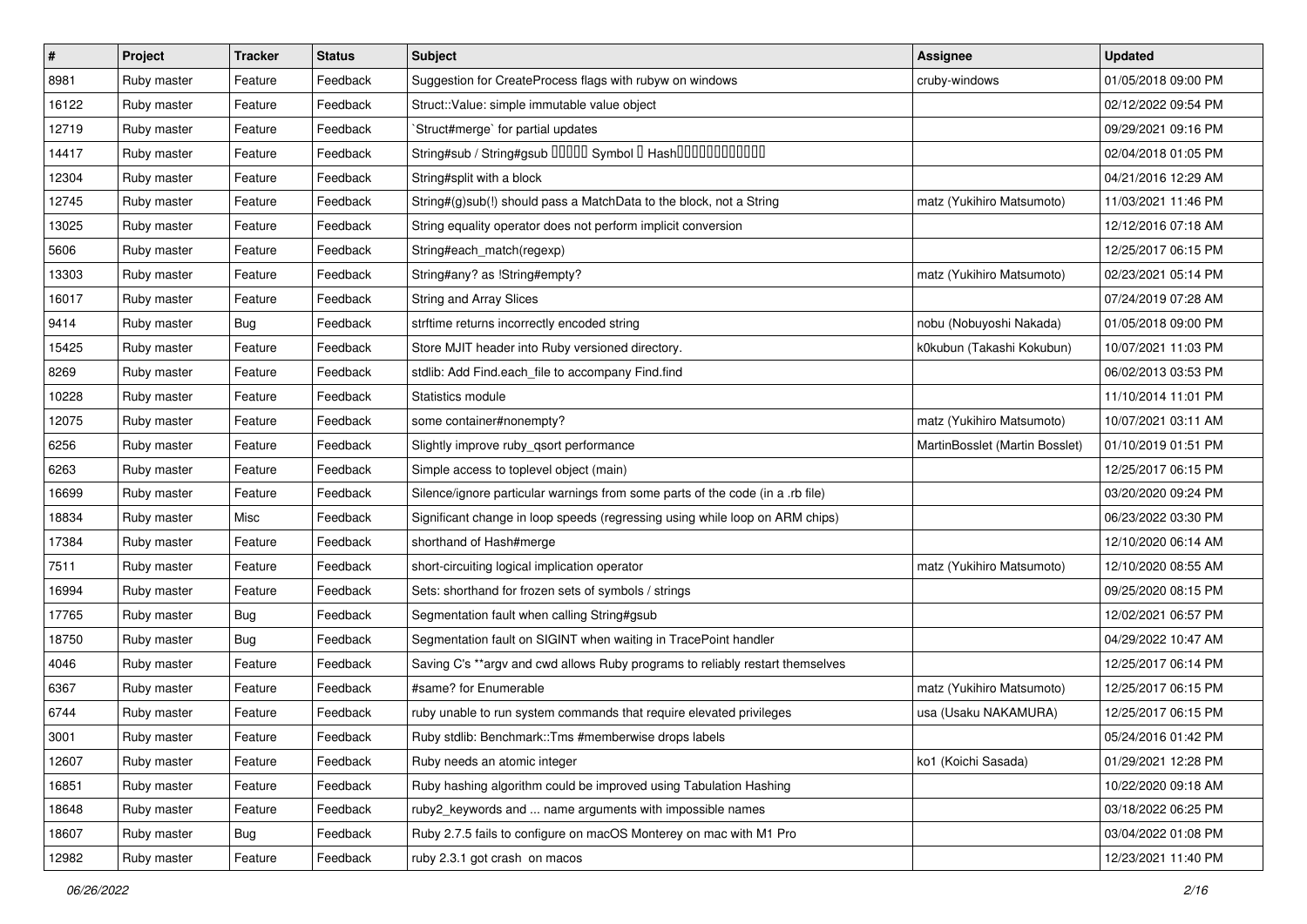| #     | Project     | <b>Tracker</b> | <b>Status</b> | Subject                                                                                                                | <b>Assignee</b>            | <b>Updated</b>      |
|-------|-------------|----------------|---------------|------------------------------------------------------------------------------------------------------------------------|----------------------------|---------------------|
| 6219  | Ruby master | Feature        | Feedback      | Return value of Hash#store                                                                                             | matz (Yukihiro Matsumoto)  | 12/10/2020 08:46 AM |
| 8077  | Ruby master | Feature        | Feedback      | Returning Dir objects from C extensions                                                                                |                            | 07/15/2019 10:48 PM |
| 12399 | Ruby master | Feature        | Feedback      | Restricted, safe version of `Kernel#eval`                                                                              |                            | 06/13/2017 12:24 AM |
| 6792  | Ruby master | Feature        | Feedback      | request for easier system properties access                                                                            |                            | 12/25/2017 06:15 PM |
| 15049 | Ruby master | Feature        | Feedback      | [Request] Easily access all keyword arguments within a method                                                          |                            | 10/15/2018 05:36 PM |
| 3388  | Ruby master | Feature        | Feedback      | regexp support for start_with? and end_with?                                                                           | naruse (Yui NARUSE)        | 12/25/2017 06:02 PM |
| 15723 | Ruby master | Misc           | Feedback      | Reconsider numbered parameters                                                                                         | matz (Yukihiro Matsumoto)  | 10/03/2019 07:16 PM |
| 18785 | Ruby master | Bug            | Feedback      | RbConfig::MAKEFILE_CONFIG["warnflags"] contains "-Wno-cast-function-type" which is<br>not compatible with clang 13.0.0 |                            | 05/25/2022 06:39 PM |
| 18430 | Ruby master | Bug            | Feedback      | Raspberry Pi 3.0.3 Compile Issue                                                                                       |                            | 12/28/2021 12:46 AM |
| 12357 | Ruby master | Feature        | Feedback      | Random#initialize with a String                                                                                        |                            | 05/17/2016 05:20 PM |
| 18811 | Ruby master | Bug            | Feedback      | PTY I/O not working on AIX 7.x                                                                                         | kanemoto (Yutaka Kanemoto) | 06/07/2022 07:18 AM |
| 10047 | Ruby master | Feature        | Feedback      | Proposal for failesafe requires                                                                                        |                            | 07/17/2014 10:35 PM |
| 17721 | Ruby master | Feature        | Feedback      | Proc.new should be able to contruct a lambda                                                                           |                            | 12/03/2021 11:52 AM |
| 12854 | Ruby master | Feature        | Feedback      | Proc#curry should return an instance of the class, not Proc                                                            |                            | 10/25/2017 09:59 PM |
| 14794 | Ruby master | Feature        | Feedback      | Primitive arrays (Ruby 3x3)                                                                                            |                            | 12/11/2021 02:07 PM |
| 13613 | Ruby master | Feature        | Feedback      | Prefer that require/require_relative/load to tell us permission error if the target file is<br>unreadable              |                            | 09/25/2017 12:16 PM |
| 15606 | Ruby master | Feature        | Feedback      | Precedence of -@ and +@                                                                                                |                            | 02/16/2019 06:02 AM |
| 11154 | Ruby master | Feature        | Feedback      | Postfix '!?' can use as the valid function identifier.                                                                 |                            | 05/18/2015 04:49 PM |
| 8725  | Ruby master | Feature        | Feedback      | Possibility to get a signal handler without changing it                                                                | ko1 (Koichi Sasada)        | 12/25/2017 06:15 PM |
| 10381 | Ruby master | Feature        | Feedback      | Pathname#mkdir_p, Pathname#makedirs UUUU                                                                               | akr (Akira Tanaka)         | 10/15/2014 04:27 AM |
| 2149  | Ruby master | Feature        | Feedback      | Pathname#include?                                                                                                      | akr (Akira Tanaka)         | 03/15/2018 08:19 AM |
| 11139 | Ruby master | Feature        | Feedback      | [PATCH] socket: support accept `sock_nonblock: (true false)'                                                           | akr (Akira Tanaka)         | 07/02/2015 01:30 AM |
| 10351 | Ruby master | Feature        | Feedback      | [PATCH] prevent CVE-2014-6277                                                                                          |                            | 01/05/2018 09:01 PM |
| 8833  | Ruby master | Feature        | Feedback      | [PATCH] IPAddr#pred                                                                                                    | knu (Akinori MUSHA)        | 10/21/2017 05:15 PM |
| 10059 | Ruby master | Feature        | Feedback      | [PATCH and SUGGEST] 0000000000000000000000000000000                                                                    |                            | 09/16/2014 11:54 AM |
| 11300 | Ruby master | Feature        | Feedback      | [PATCH] Add String#bin for parity with #hex and #oct.                                                                  |                            | 07/23/2019 06:11 PM |
| 6697  | Ruby master | Feature        | Feedback      | [PATCH] Add Kernel#Symbol conversion method like String(), Array() etc.                                                | matz (Yukihiro Matsumoto)  | 12/25/2017 06:15 PM |
| 10356 | Ruby master | Feature        | Feedback      | [PATCH 2/2] Remove unused internal functions                                                                           |                            | 10/10/2014 05:24 AM |
| 4645  | Ruby master | Feature        | Feedback      | Pass existing buffer to getsockopt                                                                                     |                            | 12/25/2017 06:14 PM |
| 2715  | Ruby master | Feature        | Feedback      | Optimization to avoid spawning shell in Kernel#system call should check for failure<br>conditions                      |                            | 12/25/2017 06:00 PM |
| 18876 | Ruby master | Bug            | Feedback      | OpenSSL is not available with `--with-openssl-dir`                                                                     |                            | 06/24/2022 03:31 AM |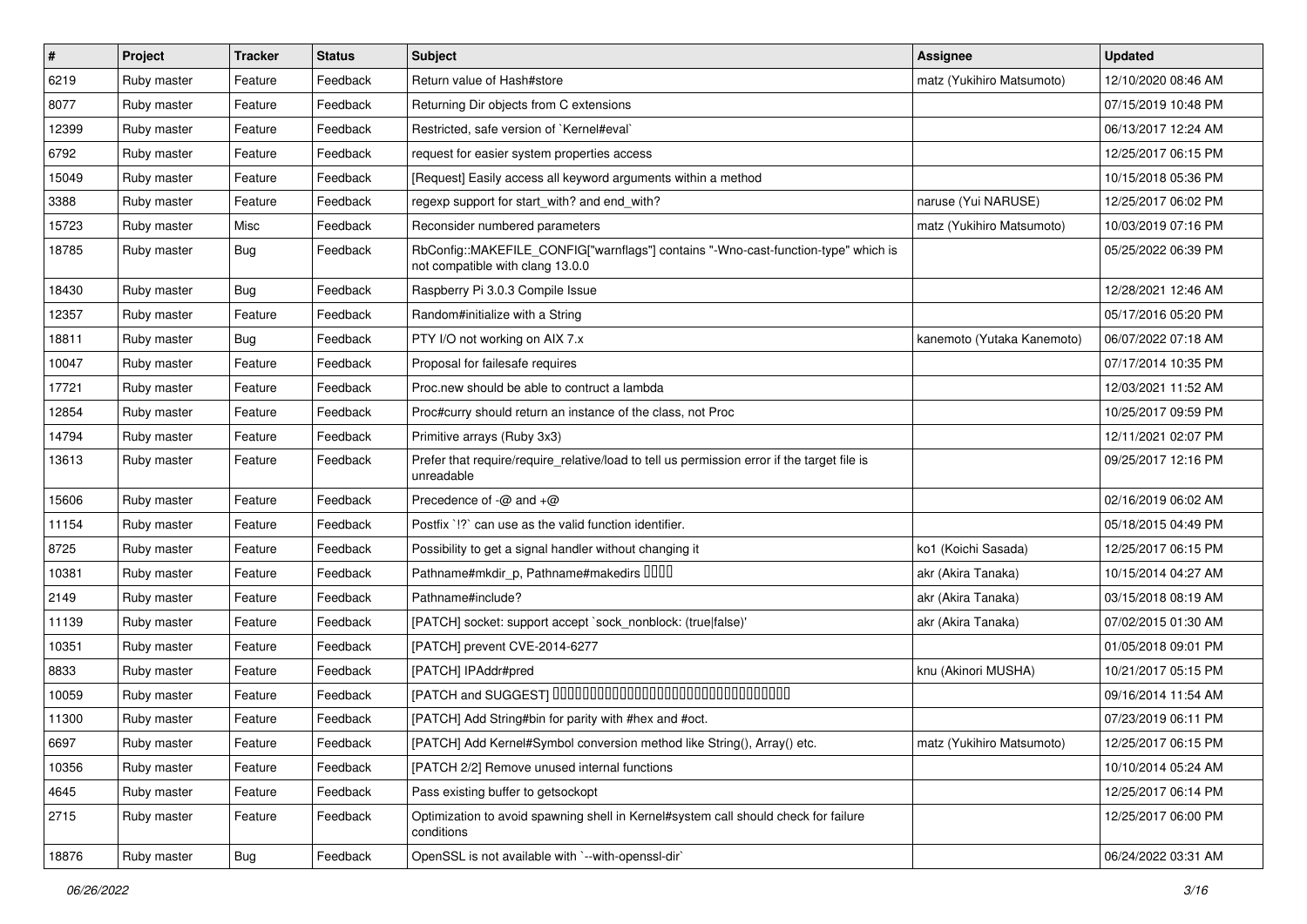| $\vert$ # | Project     | <b>Tracker</b> | <b>Status</b> | <b>Subject</b>                                                                                | Assignee                  | <b>Updated</b>      |
|-----------|-------------|----------------|---------------|-----------------------------------------------------------------------------------------------|---------------------------|---------------------|
| 6739      | Ruby master | Feature        | Feedback      | One-line rescue statement should support specifying an exception class                        | matz (Yukihiro Matsumoto) | 05/18/2016 12:42 AM |
| 17278     | Ruby master | Feature        | Feedback      | On-demand sharing of constants for Ractor                                                     |                           | 02/01/2021 04:24 PM |
| 5805      | Ruby master | Feature        | Feedback      | object hexid                                                                                  |                           | 12/25/2017 06:15 PM |
| 17170     | Ruby master | Feature        | Feedback      | Numeric.zero, Numeric.one                                                                     |                           | 09/16/2020 01:36 AM |
| 5521      | Ruby master | Feature        | Feedback      | Numeric#rational? <sup>[]</sup> Numeric#complex? <sup>[]</sup> Numeric#float? <sup>[10]</sup> | matz (Yukihiro Matsumoto) | 12/10/2020 08:49 AM |
| 5514      | Ruby master | Feature        | Feedback      | Numeric III quotient II quotrem IIII                                                          | matz (Yukihiro Matsumoto) | 12/10/2020 08:49 AM |
| 5522      | Ruby master | Feature        | Feedback      | Numeric#finite? INumeric#infinite? INumeric#nan? IIII                                         | mrkn (Kenta Murata)       | 12/10/2020 08:54 AM |
| 9076      | Ruby master | Feature        | Feedback      | New one-argument block syntax: &.                                                             |                           | 12/10/2020 08:53 AM |
| 17147     | Ruby master | Feature        | Feedback      | New method to get frozen strings from String objects                                          |                           | 09/07/2020 01:41 AM |
| 9678      | Ruby master | Feature        | Feedback      | New heredoc syntax                                                                            |                           | 12/23/2021 11:40 PM |
| 8863      | Ruby master | Feature        | Feedback      | New error class: UndefinedBehaviorError                                                       |                           | 01/11/2014 11:09 AM |
| 7114      | Ruby master | Feature        | Feedback      | New classes: `HumanTime::LocalTime`, `HumanTime::Duration`                                    |                           | 12/25/2017 06:15 PM |
| 8026      | Ruby master | Feature        | Feedback      | Need Module#prepended_modules                                                                 | matz (Yukihiro Matsumoto) | 01/16/2020 06:12 AM |
| 10108     | Ruby master | Feature        | Feedback      | NameError#name and nested constants                                                           |                           | 08/10/2014 04:37 AM |
| 14884     | Ruby master | Bug            | Feedback      | msys2 mingw32 'rake' has unexpected text at top of file                                       |                           | 07/04/2018 11:20 PM |
| 11779     | Ruby master | Bug            | Feedback      | Module#using does not make sense as a method                                                  | matz (Yukihiro Matsumoto) | 06/17/2021 09:58 AM |
| 9552      | Ruby master | Feature        | Feedback      | Module map!                                                                                   |                           | 03/09/2014 05:51 AM |
| 9548      | Ruby master | Feature        | Feedback      | Module curry                                                                                  |                           | 03/11/2014 02:00 PM |
| 5628      | Ruby master | Feature        | Feedback      | Module#basename                                                                               | matz (Yukihiro Matsumoto) | 08/29/2020 05:01 PM |
| 11087     | Ruby master | Feature        | Feedback      | Method to retrieve {local, global, instance} variables as a Hash                              | matz (Yukihiro Matsumoto) | 06/12/2015 09:13 AM |
| 12698     | Ruby master | Feature        | Feedback      | Method to delete a substring by regex match                                                   |                           | 04/25/2019 01:05 PM |
| 11227     | Ruby master | Feature        | Feedback      | May it be possible to add some symbols to IO.new()?                                           |                           | 06/06/2015 03:57 AM |
| 17685     | Ruby master | Feature        | Feedback      | Marshal format for out of band buffer objects                                                 |                           | 03/24/2021 07:39 AM |
| 8365      | Ruby master | Feature        | Feedback      | Make variables objects                                                                        | matz (Yukihiro Matsumoto) | 08/19/2016 07:21 PM |
| 4434      | Ruby master | Bug            | Feedback      | make test-all "-j10000" 0000000000000000000                                                   | sorah (Sorah Fukumori)    | 12/25/2017 06:14 PM |
| 12440     | Ruby master | Bug            | Feedback      | make test-all is not working on cygwin                                                        | cruby-cygwin              | 05/19/2022 08:20 AM |
| 8371      | Ruby master | Feature        | Feedback      | Make some enumerators mimic arrays                                                            | matz (Yukihiro Matsumoto) | 06/02/2013 04:11 PM |
| 14778     | Ruby master | Feature        | Feedback      | Make Object#dup accept a block                                                                |                           | 05/27/2018 07:52 AM |
| 16962     | Ruby master | Feature        | Feedback      | Make IO.for fd autoclose option default to false                                              |                           | 06/17/2021 06:54 AM |
| 10065     | Ruby master | Feature        | Feedback      | Make `gem env` command output valid YAML                                                      | drbrain (Eric Hodel)      | 07/20/2014 10:54 PM |
| 11918     | Ruby master | Feature        | Feedback      | Make #finite? consistent with #nonzero?                                                       |                           | 12/29/2015 03:28 PM |
| 6251      | Ruby master | Feature        | Feedback      | Magic comments for compile options                                                            | matz (Yukihiro Matsumoto) | 08/21/2015 11:47 PM |
| 9602      | Ruby master | Feature        | Feedback      | Logic with `Enumerable#grep`                                                                  | matz (Yukihiro Matsumoto) | 12/01/2019 05:23 PM |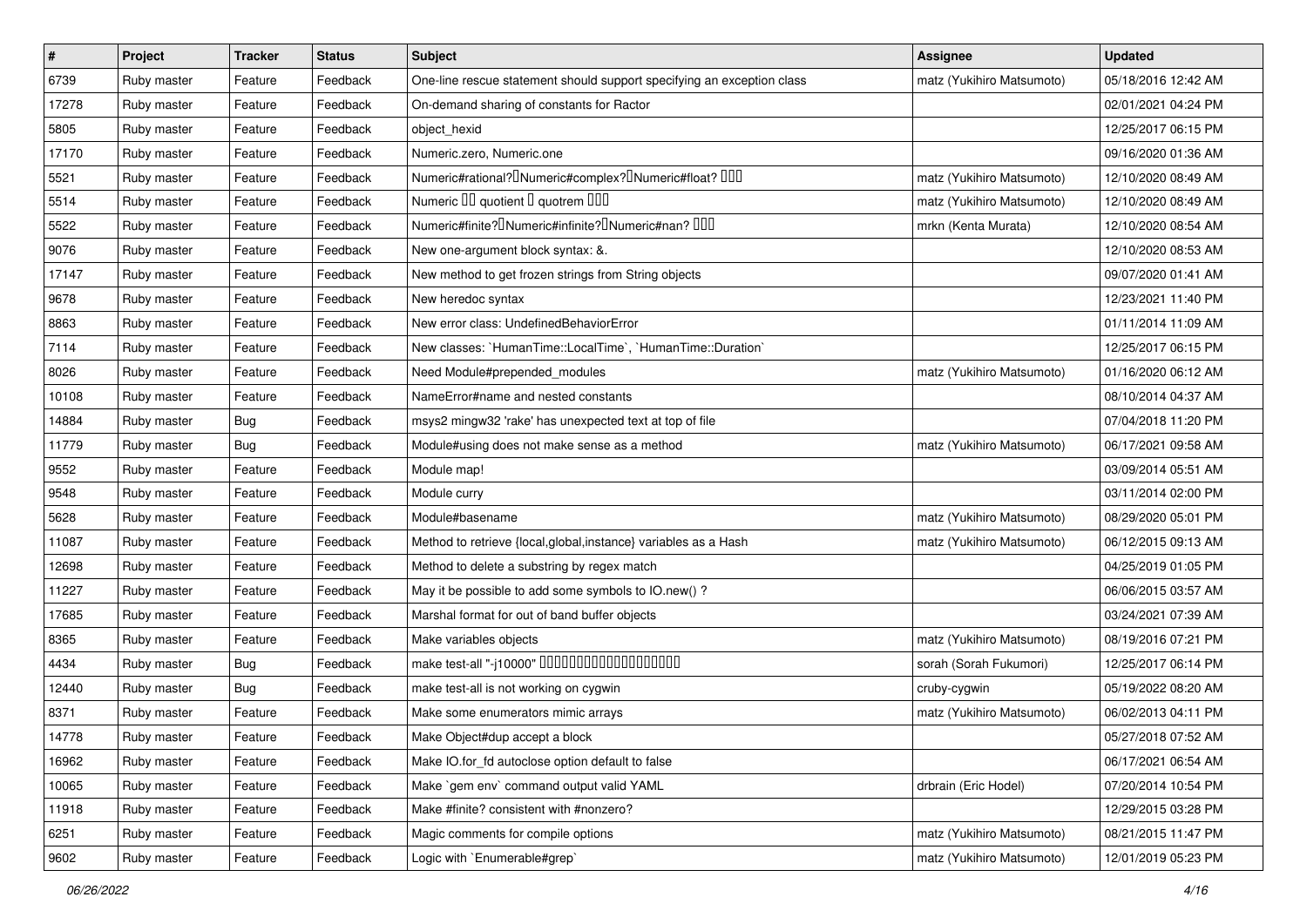| $\sharp$ | <b>Project</b> | <b>Tracker</b> | <b>Status</b> | Subject                                                                        | Assignee                  | <b>Updated</b>      |
|----------|----------------|----------------|---------------|--------------------------------------------------------------------------------|---------------------------|---------------------|
| 15787    | Ruby master    | Bug            | Feedback      | LoadError by EPERM on read-only volume                                         |                           | 12/29/2019 06:46 AM |
| 8765     | Ruby master    | Feature        | Feedback      | Literal for symbol with interpolation                                          |                           | 08/19/2013 10:20 PM |
| 15722    | Ruby master    | Feature        | Feedback      | `Kernel#case?`                                                                 |                           | 02/29/2020 07:25 AM |
| 17008    | Ruby master    | Bug            | Feedback      | JIT enabled on Windows can cause constant conhost pop-ups                      | k0kubun (Takashi Kokubun) | 07/03/2020 08:29 PM |
| 12242    | Ruby master    | Feature        | Feedback      | Is it worth adding collision probability of SecureRandom functions in RubyDoc? |                           | 05/15/2016 07:56 AM |
| 14434    | Ruby master    | Bug            | Feedback      | IO#reopen fails after EPIPE                                                    |                           | 06/09/2022 05:33 AM |
| 6399     | Ruby master    | Feature        | Feedback      | IO.read ignores valid open_args on Windows                                     | usa (Usaku NAKAMURA)      | 12/25/2017 06:15 PM |
| 14105    | Ruby master    | Feature        | Feedback      | Introduce xor as alias for Set#^                                               | knu (Akinori MUSHA)       | 06/27/2018 10:56 AM |
| 8096     | Ruby master    | Feature        | Feedback      | introduce Time.current timestamp                                               | matz (Yukihiro Matsumoto) | 12/23/2021 11:40 PM |
| 7240     | Ruby master    | Feature        | Feedback      | Inheritable #included/#extended Hooks For Modules                              |                           | 12/25/2017 06:15 PM |
| 8172     | Ruby master    | Feature        | Feedback      | IndexError-returning counterparts to destructive Array methods                 |                           | 12/30/2019 07:19 PM |
| 17656    | Ruby master    | Bug            | Feedback      | Improper functions shown in C level backtrace information                      |                           | 06/09/2022 08:40 AM |
| 6808     | Ruby master    | Feature        | Feedback      | Implicit index for enumerations                                                |                           | 12/25/2017 06:15 PM |
| 10211    | Ruby master    | Feature        | Feedback      | Implement Signal.current_trap(sig)                                             |                           | 08/09/2015 01:00 PM |
| 13000    | Ruby master    | Feature        | Feedback      | Implement Set#include? with Hash#include?                                      | knu (Akinori MUSHA)       | 09/11/2020 08:18 PM |
| 11911    | Ruby master    | Feature        | Feedback      | Immutable method definitions and/or static dispatch                            |                           | 01/03/2016 07:04 AM |
| 13923    | Ruby master    | Feature        | Feedback      | Idiom to release resources safely, with less indentations                      |                           | 09/26/2017 08:31 AM |
| 18336    | Ruby master    | Feature        | Feedback      | How to deal with Trojan Source vulnerability                                   |                           | 11/23/2021 08:39 PM |
| 8707     | Ruby master    | Feature        | Feedback      | Hash#reverse_each                                                              | matz (Yukihiro Matsumoto) | 01/05/2018 09:00 PM |
| 7796     | Ruby master    | Feature        | Feedback      | Hash#keys should return a set                                                  |                           | 12/10/2020 08:49 AM |
| 6118     | Ruby master    | Feature        | Feedback      | Hash#keys_of(values), returns related keys of given values                     | matz (Yukihiro Matsumoto) | 01/10/2019 08:16 AM |
| 10270    | Ruby master    | Feature        | Feedback      | Hash#insert                                                                    |                           | 09/21/2014 01:01 PM |
| 17342    | Ruby master    | Feature        | Feedback      | Hash#fetch_set                                                                 |                           | 12/17/2020 05:28 AM |
| 6315     | Ruby master    | Feature        | Feedback      | handler to trace output of each line of code executed                          |                           | 12/25/2017 06:15 PM |
| 10131    | Ruby master    | Feature        | Feedback      | Greatest multiple of r not greater than x                                      |                           | 08/14/2014 07:23 AM |
| 9921     | Ruby master    | Bug            | Feedback      | gmtime_r, win32.h, and <string></string>                                       |                           | 06/10/2022 05:39 AM |
| 4264     | Ruby master    | Feature        | Feedback      | General type coercion protocol for Ruby                                        | matz (Yukihiro Matsumoto) | 12/25/2017 06:14 PM |
| 5145     | Ruby master    | Feature        | Feedback      | Function extension of Array#transpose                                          |                           | 12/25/2017 06:15 PM |
| 13332    | Ruby master    | Feature        | Feedback      | Forwardable#def instance delegator nil                                         | nobu (Nobuyoshi Nakada)   | 09/25/2017 08:20 AM |
| 16021    | Ruby master    | Feature        | Feedback      | floor/ceil/round/truncate should accept a :step argument                       |                           | 09/19/2019 03:20 PM |
| 4712     | Ruby master    | Feature        | Feedback      | File.writable? inaccurate in windows                                           |                           | 12/25/2017 06:14 PM |
| 9713     | Ruby master    | Feature        | Feedback      | FILE return unexpected encoding - breaks Dir.glob                              | cruby-windows             | 12/10/2020 09:13 AM |
| 6507     | Ruby master    | Feature        | Feedback      | File Literal                                                                   |                           | 12/25/2017 06:15 PM |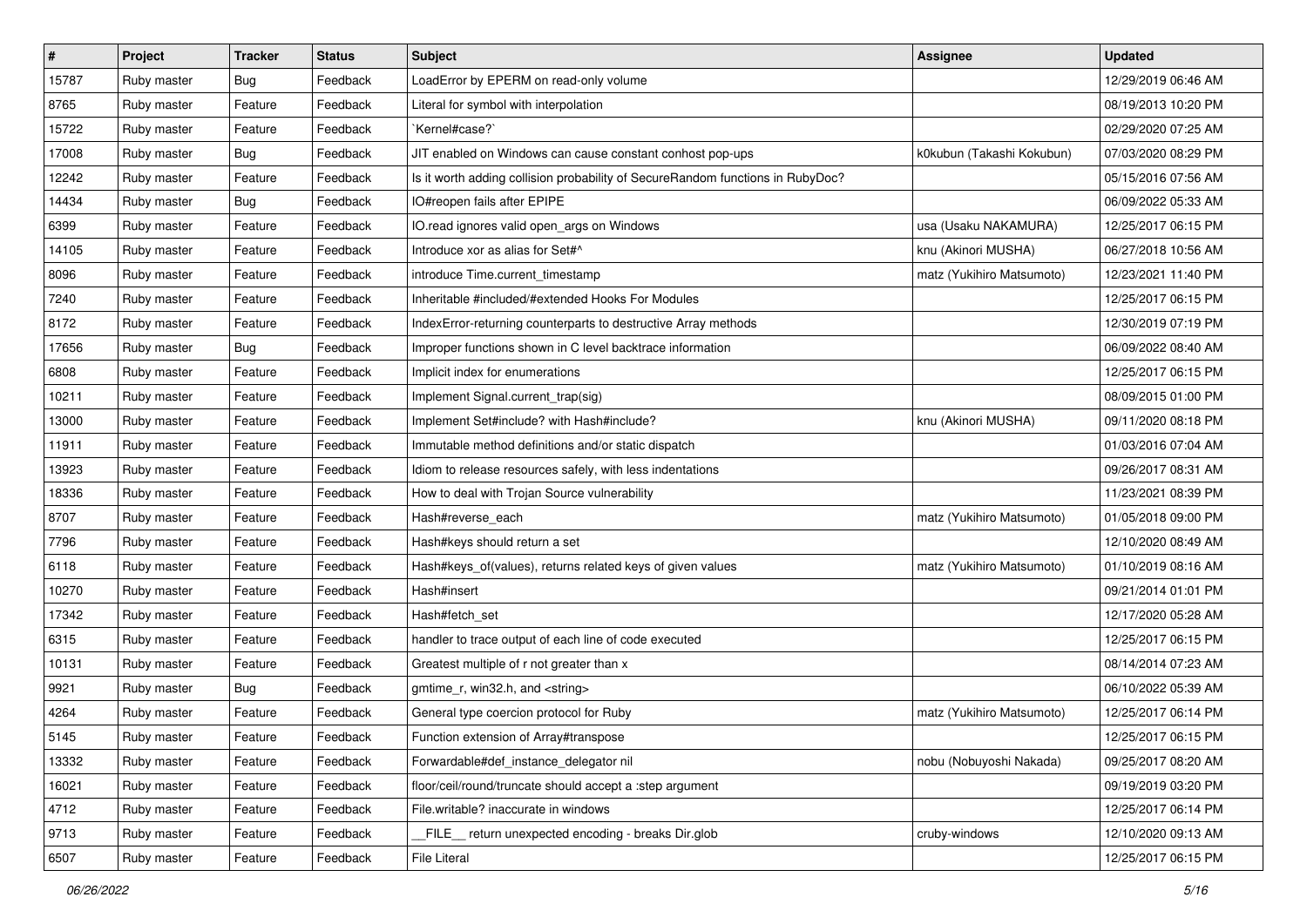| $\sharp$ | Project     | <b>Tracker</b> | <b>Status</b> | <b>Subject</b>                                                                                                                                                              | <b>Assignee</b>           | <b>Updated</b>      |
|----------|-------------|----------------|---------------|-----------------------------------------------------------------------------------------------------------------------------------------------------------------------------|---------------------------|---------------------|
| 8168     | Ruby master | Feature        | Feedback      | Feature request: support for (single) statement lambda syntax/definition                                                                                                    | matz (Yukihiro Matsumoto) | 01/11/2014 11:36 AM |
| 12263    | Ruby master | Feature        | Feedback      | Feature request: &&. operator (shorthand for foo && foo.method)                                                                                                             |                           | 05/22/2016 06:03 AM |
| 10355    | Ruby master | Feature        | Feedback      | Feature request: Module#prepended?(mod)                                                                                                                                     | matz (Yukihiro Matsumoto) | 01/05/2018 09:01 PM |
| 13166    | Ruby master | Feature        | Feedback      | Feature Request: Byte Arrays for Ruby 3                                                                                                                                     |                           | 03/31/2017 08:04 AM |
| 9777     | Ruby master | Feature        | Feedback      | Feature Proposal: Proc#to_lambda                                                                                                                                            |                           | 01/05/2018 09:00 PM |
| 5102     | Ruby master | Feature        | Feedback      | [ext/openssl] Purpose of OpenSSL::PKCS12.new / Allow changing the password                                                                                                  |                           | 09/13/2015 03:33 AM |
| 5103     | Ruby master | Feature        | Feedback      | [ext/openssl] Object equality for objects based on ASN.1 structures                                                                                                         |                           | 09/13/2015 03:32 AM |
| 11529    | Ruby master | Feature        | Feedback      | extensible % literal declarations                                                                                                                                           |                           | 09/17/2015 05:57 PM |
| 5174     | Ruby master | Feature        | Feedback      | Export ruby_init_prelude()                                                                                                                                                  | nobu (Nobuyoshi Nakada)   | 12/25/2017 06:15 PM |
| 8912     | Ruby master | Feature        | Feedback      | Exception.raise                                                                                                                                                             |                           | 09/16/2013 06:23 AM |
| 15123    | Ruby master | Feature        | Feedback      | Enumerable#compact proposal                                                                                                                                                 | matz (Yukihiro Matsumoto) | 10/30/2019 07:30 PM |
| 11538    | Ruby master | Feature        | Feedback      | ensure variable syntax                                                                                                                                                      |                           | 06/06/2018 10:21 AM |
| 13220    | Ruby master | Bug            | Feedback      | Enhance support of Unicode strings manipulation                                                                                                                             |                           | 06/14/2019 08:58 PM |
| 6793     | Ruby master | Feature        | Feedback      | easier ability to "run as the currently running ruby"                                                                                                                       |                           | 12/25/2017 06:15 PM |
| 15632    | Ruby master | Feature        | Feedback      | Dynamic method references                                                                                                                                                   |                           | 03/18/2019 08:24 PM |
| 8515     | Ruby master | Feature        | Feedback      | don't allow irb to dump output for forever and ever                                                                                                                         |                           | 08/15/2014 09:20 PM |
| 15905    | Ruby master | Misc           | Feedback      | [Documentation] [Request for the wiki at<br>https://bugs.ruby-lang.org/projects/ruby-trunk/wiki] - Consider adding more information to<br>statically compiled ruby variants |                           | 06/06/2019 03:07 PM |
| 8520     | Ruby master | Feature        | Feedback      | Distinct to_s methods for Array, Hash                                                                                                                                       | matz (Yukihiro Matsumoto) | 06/14/2013 12:37 AM |
| 8258     | Ruby master | Feature        | Feedback      | Dir#escape_glob                                                                                                                                                             |                           | 12/23/2021 11:40 PM |
| 10042    | Ruby master | Feature        | Feedback      | Deprecate postfix rescue syntax for removal in 3.0                                                                                                                          | matz (Yukihiro Matsumoto) | 12/10/2020 08:53 AM |
| 15486    | Ruby master | Misc           | Feedback      | Default gems README.md                                                                                                                                                      | hsbt (Hiroshi SHIBATA)    | 03/11/2019 12:19 PM |
| 10040    | Ruby master | Feature        | Feedback      | '%d' and '%t' shorthands for 'Date.new(*args)' and 'Time.new(*args)'                                                                                                        |                           | 07/21/2014 03:42 AM |
| 7986     | Ruby master | Feature        | Feedback      | Custom case statement comparison method                                                                                                                                     |                           | 12/10/2020 08:50 AM |
| 6442     | Ruby master | Feature        | Feedback      | <b>CRUDify Hash class</b>                                                                                                                                                   | trans (Thomas Sawyer)     | 12/25/2017 06:15 PM |
| 8811     | Ruby master | Feature        | Feedback      | Counterpart to `Hash#key?` for `Array`                                                                                                                                      |                           | 09/04/2013 02:12 AM |
| 10018    | Ruby master | Feature        | Feedback      | Consider adding Sub-Includes as in include Foo::bar                                                                                                                         |                           | 07/10/2014 12:49 AM |
| 13559    | Ruby master | Feature        | Feedback      | Change implementation of Feature #6721                                                                                                                                      |                           | 05/18/2017 12:31 PM |
| 18049    | Ruby master | <b>Bug</b>     | Feedback      | Cannot build ruby-3.0.2 on NetBSD                                                                                                                                           |                           | 08/01/2021 12:36 AM |
| 16013    | Ruby master | Misc           | Feedback      | Bundler                                                                                                                                                                     | hsbt (Hiroshi SHIBATA)    | 10/17/2019 05:20 PM |
| 10213    | Ruby master | <b>Bug</b>     | Feedback      | bundled gems ignored by make install                                                                                                                                        | hsbt (Hiroshi SHIBATA)    | 06/10/2022 09:55 AM |
| 10766    | Ruby master | Misc           | Feedback      | Build failed generating RDoc documentation                                                                                                                                  |                           | 05/17/2016 06:37 AM |
| 16143    | Ruby master | Bug            | Feedback      | BOM UTF-8 is not removed after rewind                                                                                                                                       |                           | 06/09/2022 06:51 AM |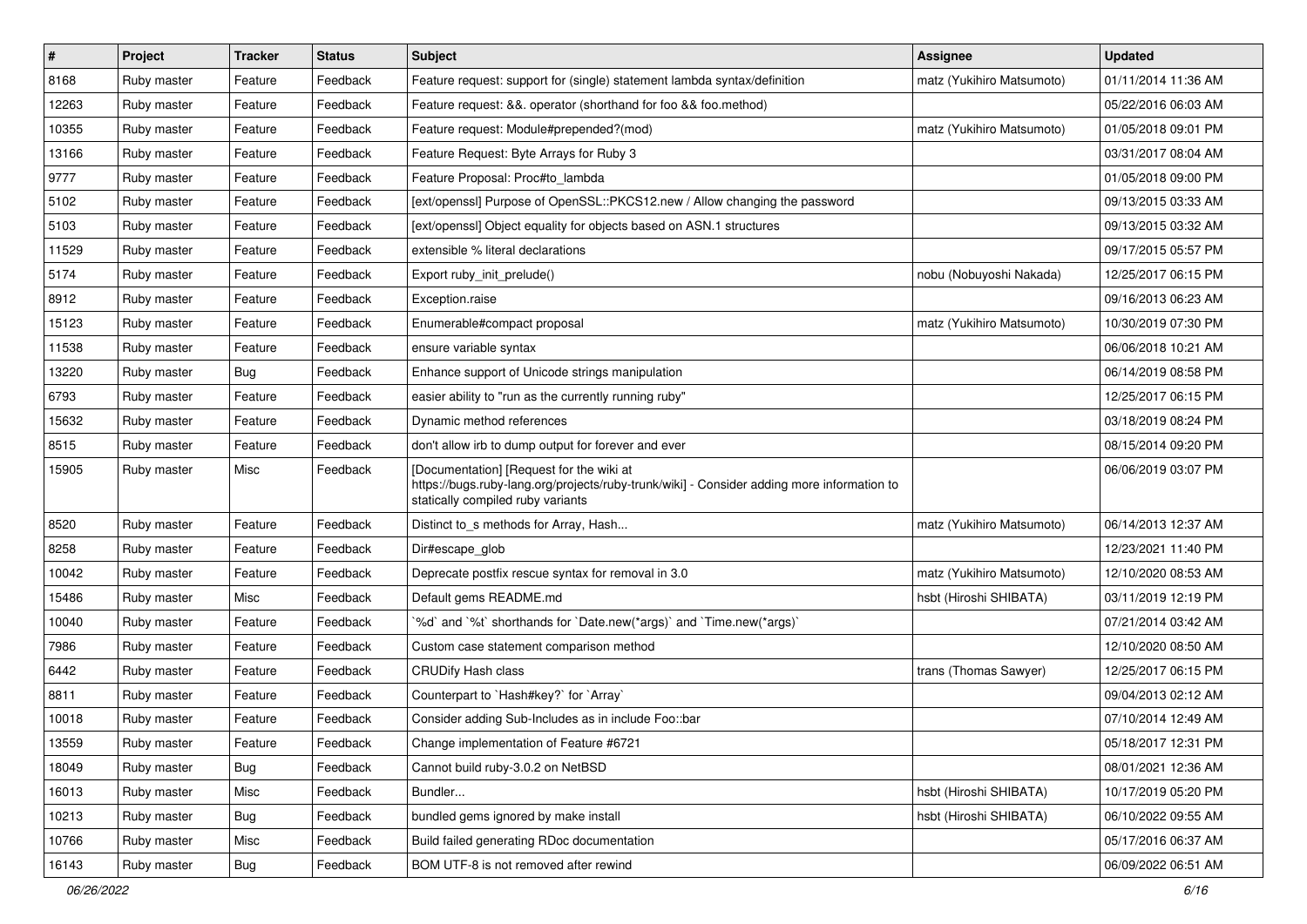| $\vert$ # | Project     | <b>Tracker</b> | <b>Status</b> | Subject                                                                                                                    | <b>Assignee</b>           | <b>Updated</b>      |
|-----------|-------------|----------------|---------------|----------------------------------------------------------------------------------------------------------------------------|---------------------------|---------------------|
| 15344     | Ruby master | Feature        | Feedback      | Being proactive about Ruby security                                                                                        |                           | 12/23/2021 11:40 PM |
| 13057     | Ruby master | Misc           | Feedback      | BasicObject#_send_documentation contains references to #send                                                               |                           | 12/26/2016 09:49 PM |
| 6478      | Ruby master | Feature        | Feedback      | BasicObject# class                                                                                                         | matz (Yukihiro Matsumoto) | 12/25/2017 06:15 PM |
| 5360      | Ruby master | Feature        | Feedback      | BasicObject#binding                                                                                                        |                           | 12/25/2017 06:15 PM |
| 4147      | Ruby master | Feature        | Feedback      | Array#sample 000000000                                                                                                     |                           | 11/21/2016 04:59 AM |
| 3647      | Ruby master | Feature        | Feedback      | Array#sample(n, replace=false)                                                                                             | mrkn (Kenta Murata)       | 03/11/2020 02:09 AM |
| 10254     | Ruby master | Feature        | Feedback      | Array#each and Array#map for nested arrays                                                                                 |                           | 09/19/2014 07:38 PM |
| 6515      | Ruby master | Feature        | Feedback      | array.c: added method that verifies if an Array is part of another                                                         | matz (Yukihiro Matsumoto) | 12/25/2017 06:15 PM |
| 8062      | Ruby master | Feature        | Feedback      | Argument error stack trace to specify the 'called' method                                                                  |                           | 12/25/2017 06:15 PM |
| 18691     | Ruby master | Misc           | Feedback      | An option to run `make rbconfig.rb` in a different directory                                                               |                           | 06/16/2022 04:59 PM |
| 10394     | Ruby master | Feature        | Feedback      | An instance method on Enumerator that evaluates the block under with self being the<br>block variable.                     |                           | 04/30/2019 11:58 AM |
| 10867     | Ruby master | Feature        | Feedback      | An ATOMIC_GET operation should be written and used.                                                                        |                           | 07/23/2019 03:13 PM |
| 12957     | Ruby master | Feature        | Feedback      | A more OO way to create lambda Procs                                                                                       |                           | 01/24/2017 08:43 PM |
| 13290     | Ruby master | Feature        | Feedback      | A method to use a hash like in a case construction                                                                         |                           | 03/13/2017 07:28 AM |
| 11997     | Ruby master | Feature        | Feedback      | A method to read a file with interpolations                                                                                |                           | 03/17/2016 01:13 PM |
| 7939      | Ruby master | Feature        | Feedback      | Alternative curry function creation                                                                                        | matz (Yukihiro Matsumoto) | 12/25/2017 06:15 PM |
| 8973      | Ruby master | Bug            | Feedback      | Allow to configure archlibdir for multiarch                                                                                | nobu (Nobuyoshi Nakada)   | 06/16/2022 08:22 AM |
| 17520     | Ruby master | Feature        | Feedback      | Allow symbols starting with number, e.g. : 2 weeks                                                                         |                           | 02/09/2021 10:36 PM |
| 10930     | Ruby master | Feature        | Feedback      | Allow splat operator to work for string interpolation                                                                      |                           | 12/05/2015 04:53 AM |
| 12715     | Ruby master | Feature        | Feedback      | Allow ruby hackers to omit having to specify class or module mandatory, if they know<br>exactly what they want to do       |                           | 11/25/2016 09:01 AM |
| 18280     | Ruby master | Feature        | Feedback      | Allow rb_utf8_str_new_cstr(NULL)                                                                                           |                           | 11/11/2021 10:28 AM |
| 13207     | Ruby master | Feature        | Feedback      | Allow keyword local variable names like `class` or `for`                                                                   |                           | 02/13/2017 06:22 AM |
| 10482     | Ruby master | Feature        | Feedback      | Allow ignored items to vary in `Enumerable#chunk`.                                                                         |                           | 11/11/2014 10:08 AM |
| 8396      | Ruby master | Feature        | Feedback      | Allow easier destructuring of MatchData                                                                                    |                           | 06/02/2013 04:53 PM |
| 16848     | Ruby master | Feature        | Feedback      | Allow callables in \$LOAD_PATH                                                                                             |                           | 06/26/2020 02:15 PM |
| 6444      | Ruby master | Feature        | Feedback      | alias for String#index                                                                                                     |                           | 12/25/2017 06:15 PM |
| 15752     | Ruby master | Feature        | Feedback      | A dedicated module for experimental features                                                                               |                           | 03/17/2021 04:38 AM |
| 12459     | Ruby master | Feature        | Feedback      | Add type coercion option to ARGV getopts arguements.                                                                       |                           | 06/06/2016 08:37 AM |
| 8027      | Ruby master | Feature        | Feedback      | add the possibility to raise an exception in #included, #extended, #prepended, #inherited<br>and break the calling feature |                           | 06/02/2013 03:22 PM |
| 9064      | Ruby master | Feature        | Feedback      | Add support for packages, like in Java                                                                                     | matz (Yukihiro Matsumoto) | 07/29/2014 02:07 AM |
| 9960      | Ruby master | Feature        | Feedback      | Add support for GNU --long options                                                                                         |                           | 06/21/2014 02:06 AM |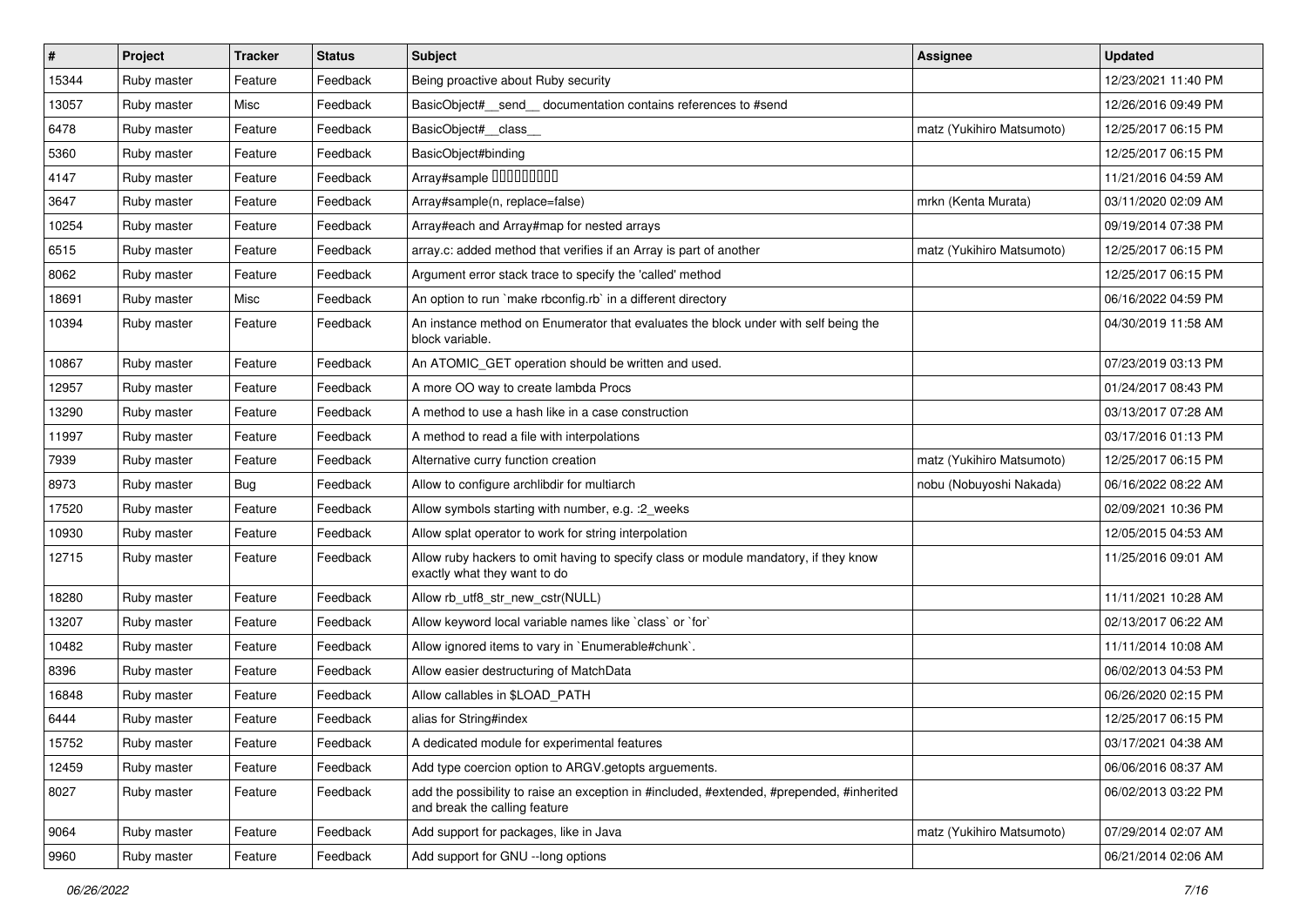| $\vert$ # | Project     | <b>Tracker</b> | <b>Status</b> | <b>Subject</b>                                                                                       | Assignee                            | <b>Updated</b>      |
|-----------|-------------|----------------|---------------|------------------------------------------------------------------------------------------------------|-------------------------------------|---------------------|
| 12964     | Ruby master | Feature        | Feedback      | Add sub? and gsub? method to string class.                                                           |                                     | 11/22/2016 10:13 AM |
| 12744     | Ruby master | Feature        | Feedback      | Add str.reverse_each_char and str.reverse_chars                                                      |                                     | 09/16/2016 10:41 AM |
| 15771     | Ruby master | Feature        | Feedback      | Add `String#split` option to set `split_type string` with a single space separator                   |                                     | 05/27/2020 09:19 PM |
| 8573      | Ruby master | Feature        | Feedback      | Add String#format method(not an alias of String#%)                                                   |                                     | 04/18/2018 09:59 AM |
| 13683     | Ruby master | Feature        | Feedback      | Add strict Enumerable#single                                                                         |                                     | 09/02/2021 05:52 PM |
| 18081     | Ruby master | <b>Bug</b>     | Feedback      | addr2line.c: Wrong section for `DW_AT_ranges`                                                        |                                     | 06/09/2022 09:19 AM |
| 18121     | Ruby master | <b>Bug</b>     | Feedback      | addr2line.c: Endianness                                                                              |                                     | 06/09/2022 09:13 AM |
| 18123     | Ruby master | Bug            | Feedback      | addr2line.c: Define `SHF_COMPRESSED`                                                                 |                                     | 06/09/2022 09:11 AM |
| 11484     | Ruby master | Feature        | Feedback      | add output offset for readpartial/read_nonblock/etc                                                  | matz (Yukihiro Matsumoto)           | 09/25/2017 07:28 AM |
| 13677     | Ruby master | Feature        | Feedback      | Add more details to error "Name or service not known (SocketError)"                                  |                                     | 04/01/2019 09:12 AM |
| 14116     | Ruby master | Feature        | Feedback      | Add Matrix #exponentiate method as Matlab's exp                                                      | marcandre (Marc-Andre<br>Lafortune) | 11/20/2017 06:52 AM |
| 6737      | Ruby master | Feature        | Feedback      | Add Hash#read and alias as #[].                                                                      |                                     | 12/25/2017 06:15 PM |
| 3356      | Ruby master | Feature        | Feedback      | Add GetShortPathName to ruby                                                                         | usa (Usaku NAKAMURA)                | 01/21/2016 02:27 PM |
| 7652      | Ruby master | Feature        | Feedback      | Add FreeMiNT support to Ruby                                                                         | nobu (Nobuyoshi Nakada)             | 12/25/2017 06:15 PM |
| 11824     | Ruby master | Feature        | Feedback      | Add Enumerator#to_ary for added implicit behavior                                                    |                                     | 12/15/2015 09:48 PM |
| 8422      | Ruby master | Feature        | Feedback      | add Enumerable#reverse_sort and Enumerable#reverse_sort_by                                           |                                     | 06/14/2013 03:19 AM |
| 8421      | Ruby master | Feature        | Feedback      | add Enumerable#find_map and Enumerable#find_all_map                                                  |                                     | 11/29/2020 11:40 PM |
| 5644      | Ruby master | Feature        | Feedback      | add Enumerable#exclude? antonym                                                                      | matz (Yukihiro Matsumoto)           | 12/25/2017 06:15 PM |
| 13588     | Ruby master | Feature        | Feedback      | Add Encoding#min_char_size, #max_char_size, #minmax_char_size                                        |                                     | 05/29/2017 07:51 AM |
| 17265     | Ruby master | Feature        | Feedback      | Add `Bool` module                                                                                    | matz (Yukihiro Matsumoto)           | 10/26/2020 09:44 AM |
| 12481     | Ruby master | Feature        | Feedback      | Add Array#view to allow opt-in copy-on-write sharing of Array contents                               |                                     | 07/19/2016 09:08 AM |
| 16428     | Ruby master | Feature        | Feedback      | Add Array#uniq?, Enumerable#uniq?                                                                    |                                     | 08/14/2021 06:12 AM |
| 6727      | Ruby master | Feature        | Feedback      | Add Array#rest (with implementation)                                                                 | matz (Yukihiro Matsumoto)           | 08/14/2019 08:51 AM |
| 15612     | Ruby master | Feature        | Feedback      | A construct to restrict the scope of local variables                                                 |                                     | 02/20/2019 01:55 AM |
| 12133     | Ruby master | Feature        | Feedback      | Ability to exclude start when defining a range                                                       |                                     | 04/07/2021 06:49 AM |
| 12042     | Ruby master | Feature        | Feedback      | A better interface that returns a list of local variables available where the exception is<br>raised |                                     | 02/03/2016 05:10 AM |
| 9816      | Ruby master | Feature        | Assigned      | 00000000000000000000                                                                                 | matz (Yukihiro Matsumoto)           | 10/28/2014 08:29 AM |
| 7964      | Ruby master | <b>Bug</b>     | Assigned      | Writing an ASCII-8BIT String to a StringIO created from a UTF-8 String                               | nobu (Nobuyoshi Nakada)             | 01/05/2018 09:00 PM |
| 15550     | Ruby master | <b>Bug</b>     | Assigned      | Windows - gem bin files - can't run from bash shell                                                  | hsbt (Hiroshi SHIBATA)              | 03/20/2019 01:05 AM |
| 12040     | Ruby master | <b>Bug</b>     | Assigned      | [Win32] File.stat fails on a mounted volume                                                          | cruby-windows                       | 02/01/2016 08:13 AM |
| 6613      | Ruby master | Feature        | Assigned      | VT_RECORD, IRecordInfo Support in WIN32OLE                                                           | suke (Masaki Suketa)                | 12/25/2017 06:15 PM |
| 17355     | Ruby master | Feature        | Assigned      | Using same set of names in or-patterns (pattern matching with $Foo(x)   Bar(x)$ )                    | ktsj (Kazuki Tsujimoto)             | 09/13/2021 09:11 AM |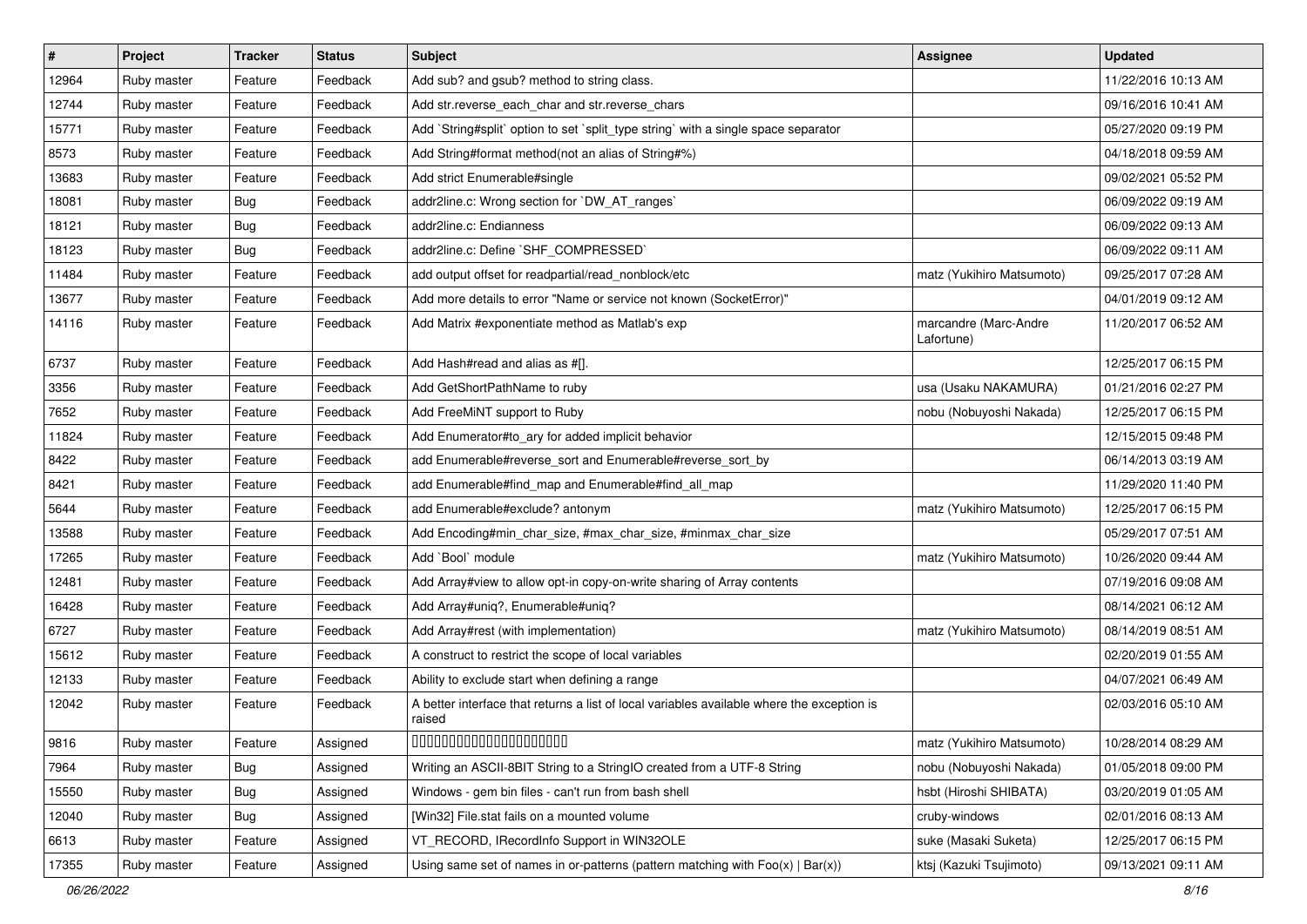| $\vert$ # | Project     | <b>Tracker</b> | <b>Status</b> | Subject                                                                                     | Assignee                  | <b>Updated</b>      |
|-----------|-------------|----------------|---------------|---------------------------------------------------------------------------------------------|---------------------------|---------------------|
| 12653     | Ruby master | Feature        | Assigned      | Use wide WinAPI for rb_w32_getcwd                                                           | usa (Usaku NAKAMURA)      | 09/12/2016 06:35 AM |
| 13047     | Ruby master | Feature        | Assigned      | Use String literal instead of `String#+` for multiline pretty-printing of multiline strings | akr (Akira Tanaka)        | 02/22/2017 07:09 AM |
| 16027     | Ruby master | Feature        | Assigned      | Update Ruby's dtrace / USDT API to match what is exposed via the TracePoint API             | ko1 (Koichi Sasada)       | 08/03/2019 02:41 AM |
| 11625     | Ruby master | Feature        | Assigned      | Unlock GVL for SHA1 calculations                                                            |                           | 09/25/2018 11:26 AM |
| 12725     | Ruby master | <b>Bug</b>     | Assigned      | Trying to use ./miniruby before it exists                                                   | nobu (Nobuyoshi Nakada)   | 04/28/2017 01:45 PM |
| 12911     | Ruby master | Misc           | Assigned      | Translate docs                                                                              |                           | 11/24/2021 04:52 AM |
| 6351      | Ruby master | Bug            | Assigned      | transcode table generator does not support multi characters of Unicode                      | duerst (Martin Dürst)     | 12/25/2017 06:15 PM |
| 7976      | Ruby master | <b>Bug</b>     | Assigned      | TracePoint call is at call point, not call site                                             | ko1 (Koichi Sasada)       | 01/05/2018 09:00 PM |
| 17289     | Ruby master | Bug            | Assigned      | Time#strftime occurs Segmentation Fault on ruby-2.7.2p137                                   | shyouhei (Shyouhei Urabe) | 11/05/2020 07:57 AM |
| 17363     | Ruby master | Feature        | Assigned      | Timeouts                                                                                    | ko1 (Koichi Sasada)       | 05/14/2022 09:06 AM |
| 6694      | Ruby master | Feature        | Assigned      | Thread.new without block.                                                                   | ko1 (Koichi Sasada)       | 12/25/2017 06:15 PM |
| 9755      | Ruby master | Feature        | Assigned      | Thread::Backtrace::Location#defined class                                                   | ko1 (Koichi Sasada)       | 04/18/2014 09:22 AM |
| 17662     | Ruby master | Misc           | Assigned      | The heredoc pattern used in tests does not syntax highlight correctly in many editors       | nobu (Nobuyoshi Nakada)   | 06/30/2021 12:54 PM |
| 13269     | Ruby master | <b>Bug</b>     | Assigned      | test/readline/test_readline.rb and mingw                                                    | nobu (Nobuyoshi Nakada)   | 03/13/2017 08:56 AM |
| 14727     | Ruby master | <b>Bug</b>     | Assigned      | TestQueue#test_queue_with_trap always timeout on Windows10                                  | ko1 (Koichi Sasada)       | 05/01/2018 02:59 AM |
| 12445     | Ruby master | <b>Bug</b>     | Assigned      | Testing TestIO#test_open_fifo_does_not_block_other_threads results in deadlock on<br>cygwin | cruby-cygwin              | 05/19/2022 08:20 AM |
| 14090     | Ruby master | Bug            | Assigned      | `TestGc#test_interrupt_in_finalizer` fails very rarely                                      | ko1 (Koichi Sasada)       | 12/02/2021 07:24 PM |
| 12473     | Ruby master | <b>Bug</b>     | Assigned      | Test failure on fedora with TestTimeExtension#test_huge_precision                           | nobu (Nobuyoshi Nakada)   | 04/28/2017 01:45 PM |
| 12442     | Ruby master | Bug            | Assigned      | TestArgf#test_textmode fails on cygwin                                                      | cruby-cygwin              | 05/19/2022 08:20 AM |
| 4592      | Ruby master | Feature        | Assigned      | Tempfile0000000                                                                             | matz (Yukihiro Matsumoto) | 12/25/2017 06:14 PM |
| 3953      | Ruby master | Feature        | Assigned      | TCPSocket / UDPSocket do not accept IPAddr objects.                                         | knu (Akinori MUSHA)       | 12/25/2017 06:14 PM |
| 4040      | Ruby master | <b>Bug</b>     | Assigned      | SystemStackError with Hash[*a] for Large _a_                                                | ko1 (Koichi Sasada)       | 12/25/2017 06:14 PM |
| 5825      | Ruby master | Feature        | Assigned      | Sweet instance var assignment in the object initializer                                     | matz (Yukihiro Matsumoto) | 12/10/2020 08:53 AM |
| 9830      | Ruby master | Feature        | Assigned      | Support for GOST private/public keys                                                        |                           | 09/13/2015 03:10 AM |
| 8263      | Ruby master | Feature        | Assigned      | Support discovering yield state of individual Fibers                                        | ko1 (Koichi Sasada)       | 12/23/2021 11:40 PM |
| 17638     | Ruby master | Feature        | Assigned      | Support backtracing with the libbacktrace library                                           | naruse (Yui NARUSE)       | 03/05/2021 03:40 PM |
| 7349      | Ruby master | Feature        | Assigned      | Struct#inspect needs more meaningful output                                                 | matz (Yukihiro Matsumoto) | 12/25/2017 06:15 PM |
| 5558      | Ruby master | Feature        | Assigned      | String#% strange arity errors                                                               | matz (Yukihiro Matsumoto) | 12/25/2017 06:15 PM |
| 6802      | Ruby master | Feature        | Assigned      | String#scan should have equivalent yielding MatchData                                       | matz (Yukihiro Matsumoto) | 12/25/2017 06:15 PM |
| 16497     | Ruby master | <b>Bug</b>     | Assigned      | StringIO#internal encoding is broken (more severely in 2.7)                                 | nobu (Nobuyoshi Nakada)   | 10/26/2021 04:31 PM |
| 11526     | Ruby master | Bug            | Assigned      | Streaming HTTP requests are not idempotent and should not be retried                        | naruse (Yui NARUSE)       | 07/01/2019 09:16 PM |
| 14679     | Ruby master | <b>Bug</b>     | Assigned      | StdLib gems should properly specify their dependencies                                      | hsbt (Hiroshi SHIBATA)    | 04/11/2018 01:14 PM |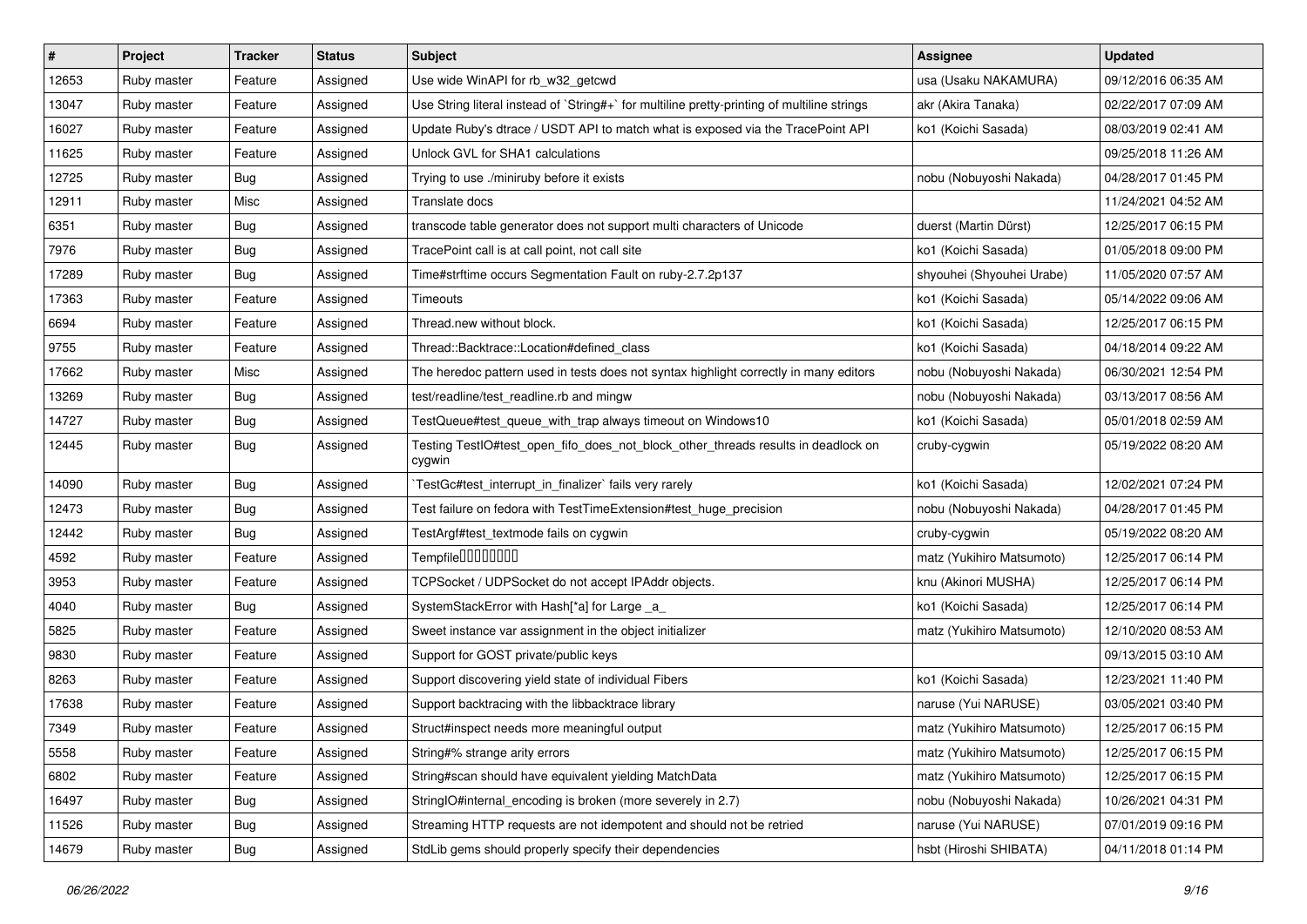| $\pmb{\#}$ | Project     | <b>Tracker</b> | <b>Status</b> | Subject                                                                                                                                                             | <b>Assignee</b>                     | <b>Updated</b>      |
|------------|-------------|----------------|---------------|---------------------------------------------------------------------------------------------------------------------------------------------------------------------|-------------------------------------|---------------------|
| 16025      | Ruby master | Misc           | Assigned      | 'st check for sizeof st index t' declared as array with a negative size (emscripten)                                                                                | nobu (Nobuyoshi Nakada)             | 07/30/2019 11:20 AM |
| 11028      | Ruby master | Feature        | Assigned      | standalone running single file ( zipped archives of ruby code) running **without<br>installation** using "gem install "                                             | matz (Yukihiro Matsumoto)           | 04/04/2015 01:44 AM |
| 6133       | Ruby master | Feature        | Assigned      | SSLSocketlshutdownllllll                                                                                                                                            |                                     | 09/13/2015 03:22 AM |
| 14737      | Ruby master | Feature        | Assigned      | Split default gems into separate directory structure                                                                                                                | hsbt (Hiroshi SHIBATA)              | 09/02/2020 06:00 PM |
| 15281      | Ruby master | Feature        | Assigned      | Speed up Set#intersect with size check.                                                                                                                             | knu (Akinori MUSHA)                 | 08/11/2020 02:43 AM |
| 12639      | Ruby master | Feature        | Assigned      | Speed up require in RubyGems by 5x                                                                                                                                  | hsbt (Hiroshi SHIBATA)              | 07/26/2018 02:12 AM |
| 12676      | Ruby master | Feature        | Assigned      | Significant performance increase, and code conciseness, for prime_division method in<br>prime.rb                                                                    | marcandre (Marc-Andre<br>Lafortune) | 11/18/2016 03:46 PM |
| 6841       | Ruby master | Feature        | Assigned      | Shorthand for Assigning Return Value of Method to Self                                                                                                              | matz (Yukihiro Matsumoto)           | 12/10/2020 08:53 AM |
| 17339      | Ruby master | Feature        | Assigned      | Semantic grouping with BigDecimal#to s                                                                                                                              | mrkn (Kenta Murata)                 | 12/20/2021 12:39 PM |
| 17196      | Ruby master | Bug            | Assigned      | Segmentation Fault with Socket#close in Ractors                                                                                                                     | ko1 (Koichi Sasada)                 | 03/20/2022 01:52 PM |
| 18142      | Ruby master | Bug            | Assigned      | Segmentation fault with Ruby 3.0.2                                                                                                                                  | k0kubun (Takashi Kokubun)           | 09/02/2021 07:43 AM |
| 12444      | Ruby master | Bug            | Assigned      | Segmentation fault when running TestException#test_machine_stackoverflow on cygwin                                                                                  | cruby-cygwin                        | 05/19/2022 08:20 AM |
| 5334       | Ruby master | Bug            | Assigned      | Segmentation fault in InternetExplorer IServiceProvider interface                                                                                                   | suke (Masaki Suketa)                | 12/30/2019 03:00 AM |
| 18034      | Ruby master | Bug            | Assigned      | Segmentation fault fiddle with `--enable-bundled-libffi` and macOS                                                                                                  | kou (Kouhei Sutou)                  | 11/30/2021 07:39 AM |
| 5741       | Ruby master | Feature        | Assigned      | Secure Erasure of Passwords                                                                                                                                         | matz (Yukihiro Matsumoto)           | 12/25/2017 06:15 PM |
| 5317       | Ruby master | Bug            | Assigned      |                                                                                                                                                                     | nobu (Nobuyoshi Nakada)             | 01/05/2018 09:00 PM |
| 18464      | Ruby master | Bug            | Assigned      | RUBY_INTERNAL_EVENT_NEWOBJ tracepoint causes an interpreter crash when<br>combined with Ractors                                                                     | ko1 (Koichi Sasada)                 | 06/08/2022 08:25 AM |
| 11269      | Ruby master | Bug            | Assigned      | ruby_init_setproctitle() should be called before require_libraries()                                                                                                | kosaki (Motohiro KOSAKI)            | 06/17/2015 03:01 AM |
| 18337      | Ruby master | Bug            | Assigned      | Ruby allows zero-width characters in identifiers                                                                                                                    | duerst (Martin Dürst)               | 11/24/2021 09:13 AM |
| 17478      | Ruby master | Bug            | Assigned      | Ruby3.0 is slower than Ruby2.7.2 when parsing a large CSV file                                                                                                      | kou (Kouhei Sutou)                  | 11/24/2021 05:12 AM |
| 13864      | Ruby master | Bug            | Assigned      | Rinda multicast test failures due to missing default route                                                                                                          | seki (Masatoshi Seki)               | 08/17/2021 07:16 AM |
| 14922      | Ruby master | Feature        | Assigned      | Resolv getaddresses ignores AAAA records for IPv6                                                                                                                   | akr (Akira Tanaka)                  | 11/13/2020 04:01 AM |
| 13513      | Ruby master | Bug            | Assigned      | Resolv::DNS::Message.decode hangs after detecting truncation in UDP messages                                                                                        | akr (Akira Tanaka)                  | 03/08/2021 11:35 PM |
| 18355      | Ruby master | Bug            | Assigned      | require("pathname") within rack application chnages behaviors of Pathname methods,<br>such as absolute?(), when there are two versions of 'pathname' gem installed. | hsbt (Hiroshi SHIBATA)              | 11/30/2021 08:01 AM |
| 5643       | Ruby master | Feature        | Assigned      | require/load options and binding option                                                                                                                             | matz (Yukihiro Matsumoto)           | 12/25/2017 06:15 PM |
| 6445       | Ruby master | Feature        | Assigned      | request for default length/position on string index                                                                                                                 | matz (Yukihiro Matsumoto)           | 12/25/2017 06:15 PM |
| 16747      | Ruby master | Misc           | Assigned      | Repository reorganization request                                                                                                                                   | nobu (Nobuyoshi Nakada)             | 05/22/2020 01:30 PM |
| 6265       | Ruby master | Feature        | Assigned      | Remove 'useless' 'concatenation' syntax                                                                                                                             | naruse (Yui NARUSE)                 | 08/10/2016 02:36 AM |
| 6354       | Ruby master | Feature        | Assigned      | Remove escape (break/return/redo/next support) from class/module scope                                                                                              | matz (Yukihiro Matsumoto)           | 12/25/2017 06:15 PM |
| 16963      | Ruby master | Feature        | Assigned      | Remove English.rb from Ruby 2.8/3.0                                                                                                                                 | hsbt (Hiroshi SHIBATA)              | 06/19/2020 09:48 AM |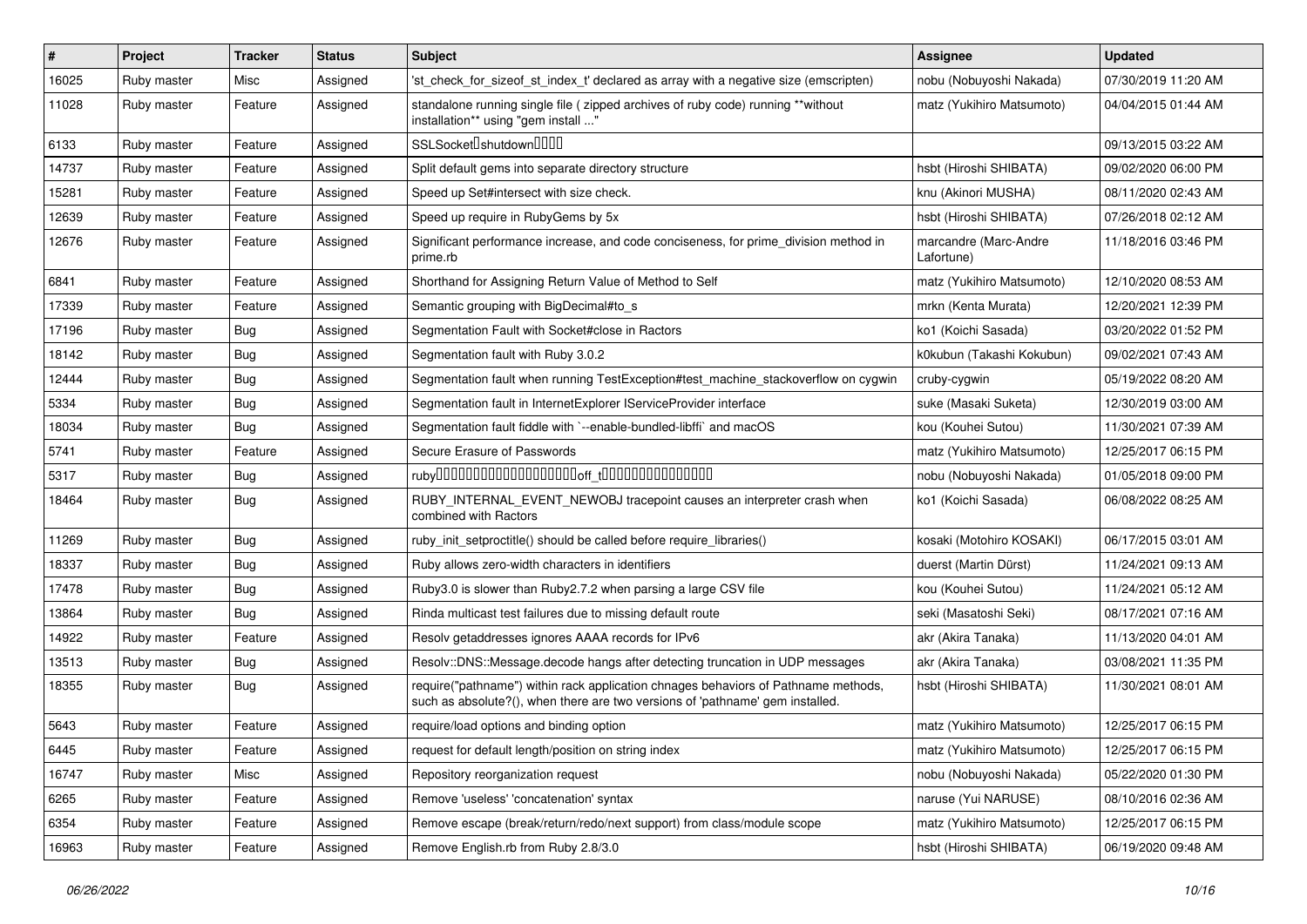| $\vert$ # | Project     | <b>Tracker</b> | <b>Status</b> | <b>Subject</b>                                                                                              | <b>Assignee</b>                       | <b>Updated</b>      |
|-----------|-------------|----------------|---------------|-------------------------------------------------------------------------------------------------------------|---------------------------------------|---------------------|
| 18571     | Ruby master | Feature        | Assigned      | Removed the bundled sources from release package after Ruby 3.2                                             | hsbt (Hiroshi SHIBATA)                | 03/28/2022 06:23 AM |
| 18371     | Ruby master | Misc           | Assigned      | Release branches (release information in general)                                                           | naruse (Yui NARUSE)                   | 03/23/2022 10:32 PM |
| 16776     | Ruby master | <b>Bug</b>     | Assigned      | Regression in coverage library                                                                              | ko1 (Koichi Sasada)                   | 11/24/2021 07:26 AM |
| 13671     | Ruby master | <b>Bug</b>     | Assigned      | Regexp with lookbehind and case-insensitivity raises RegexpError only on strings with<br>certain characters | duerst (Martin Dürst)                 | 11/30/2021 04:42 AM |
| 11704     | Ruby master | Bug            | Assigned      | Refinements only get "used" once in loop                                                                    | matz (Yukihiro Matsumoto)             | 04/14/2016 02:45 AM |
| 13129     | Ruby master | Feature        | Assigned      | Refinements cannot refine method_missing and respond_to_missing?                                            | matz (Yukihiro Matsumoto)             | 07/03/2021 10:45 PM |
| 17376     | Ruby master | Misc           | Assigned      | Reduce number of GitHub Actions                                                                             | shyouhei (Shyouhei Urabe)             | 12/10/2020 11:50 AM |
| 1644      | Ruby master | Feature        | Assigned      | recv on inherited socket wrapped in TCPSocket does not read data, on Windows                                | cruby-windows                         | 12/10/2020 08:45 AM |
| 7488      | Ruby master | Feature        | Assigned      | Receiving object_id in object creation probes                                                               | tenderlovemaking (Aaron<br>Patterson) | 12/25/2017 06:15 PM |
| 7859      | Ruby master | Bug            | Assigned      | Readline: Incorrect arrow key behavior in vi_editing_mode insert mode with Readline 6.2                     | kouji (Kouji Takao)                   | 12/25/2017 06:15 PM |
| 6047      | Ruby master | Feature        | Assigned      | read_all: Grow buffer exponentially in generic case                                                         |                                       | 09/13/2015 03:19 AM |
| 6769      | Ruby master | Feature        | Assigned      | rbinstall.rb: install both src and batch files separetely                                                   | nobu (Nobuyoshi Nakada)               | 10/30/2015 12:38 PM |
| 7580      | Ruby master | Feature        | Assigned      | Range translation                                                                                           | matz (Yukihiro Matsumoto)             | 06/11/2018 09:51 AM |
| 6317      | Ruby master | Feature        | Assigned      |                                                                                                             | matz (Yukihiro Matsumoto)             | 12/25/2017 06:15 PM |
| 17826     | Ruby master | <b>Bug</b>     | Assigned      | Ractor#take hangs if used in multiple Threads                                                               | ko1 (Koichi Sasada)                   | 12/15/2021 01:30 PM |
| 17678     | Ruby master | Bug            | Assigned      | Ractors do not restart after fork                                                                           | ko1 (Koichi Sasada)                   | 03/09/2021 12:42 AM |
| 17998     | Ruby master | <b>Bug</b>     | Assigned      | ractor: process hanging (with ractors initialized, but not being used)                                      | ko1 (Koichi Sasada)                   | 12/02/2021 08:17 PM |
| 17679     | Ruby master | <b>Bug</b>     | Assigned      | Ractor incoming channel can consume unlimited resources                                                     | ko1 (Koichi Sasada)                   | 03/26/2021 09:16 AM |
| 18024     | Ruby master | <b>Bug</b>     | Assigned      | Ractor crashes when connections are closed in multiple Ractors                                              | ko1 (Koichi Sasada)                   | 12/14/2021 04:41 PM |
| 17677     | Ruby master | Bug            | Assigned      | Ractor crashes fork when blocking                                                                           | ko1 (Koichi Sasada)                   | 03/09/2021 12:42 AM |
| 5781      | Ruby master | Feature        | Assigned      | Query attributes (attribute methods ending in `?` mark)                                                     | matz (Yukihiro Matsumoto)             | 01/10/2020 06:34 AM |
| 10637     | Ruby master | Feature        | Assigned      | Puppet orchestration on vagrant fails with Error: Non-HTTP proxy URI                                        | akr (Akira Tanaka)                    | 09/23/2020 10:23 PM |
| 14397     | Ruby master | Feature        | Assigned      | public, protected and private should return their arguments instead of self                                 | matz (Yukihiro Matsumoto)             | 12/10/2018 07:08 AM |
| 8164      | Ruby master | Feature        | Assigned      | Public/Private                                                                                              | matz (Yukihiro Matsumoto)             | 12/10/2020 08:50 AM |
| 4824      | Ruby master | Feature        | Assigned      | Provide method Kernel#executed?                                                                             | matz (Yukihiro Matsumoto)             | 03/05/2018 04:57 AM |
| 6648      | Ruby master | Feature        | Assigned      | Provide a standard API for retrieving all command-line flags passed to Ruby                                 | matz (Yukihiro Matsumoto)             | 12/25/2017 06:15 PM |
| 8271      | Ruby master | Feature        | Assigned      | Proposal for moving to a more visible, formal process for feature requests                                  | matz (Yukihiro Matsumoto)             | 12/23/2021 11:40 PM |
| 16461     | Ruby master | Feature        | Assigned      | Proc#using                                                                                                  | matz (Yukihiro Matsumoto)             | 12/10/2020 09:10 AM |
| 6012      | Ruby master | Feature        | Assigned      | Proc#source_location also return the column                                                                 | nobu (Nobuyoshi Nakada)               | 02/12/2019 07:49 AM |
| 5007      | Ruby master | Feature        | Assigned      | Proc#call_under: Unifying instance_eval and instance_exec                                                   | matz (Yukihiro Matsumoto)             | 04/19/2018 07:57 AM |
| 7968      | Ruby master | <b>Bug</b>     | Assigned      | Poor UDPSocket#send performance in ruby 2.0.0 on windows                                                    | cruby-windows                         | 10/23/2017 12:23 AM |
| 12354     | Ruby master | Feature        | Assigned      | PKey::EC Can't output public key pem when private key exists                                                | rhenium (Kazuki Yamaguchi)            | 07/24/2019 10:57 PM |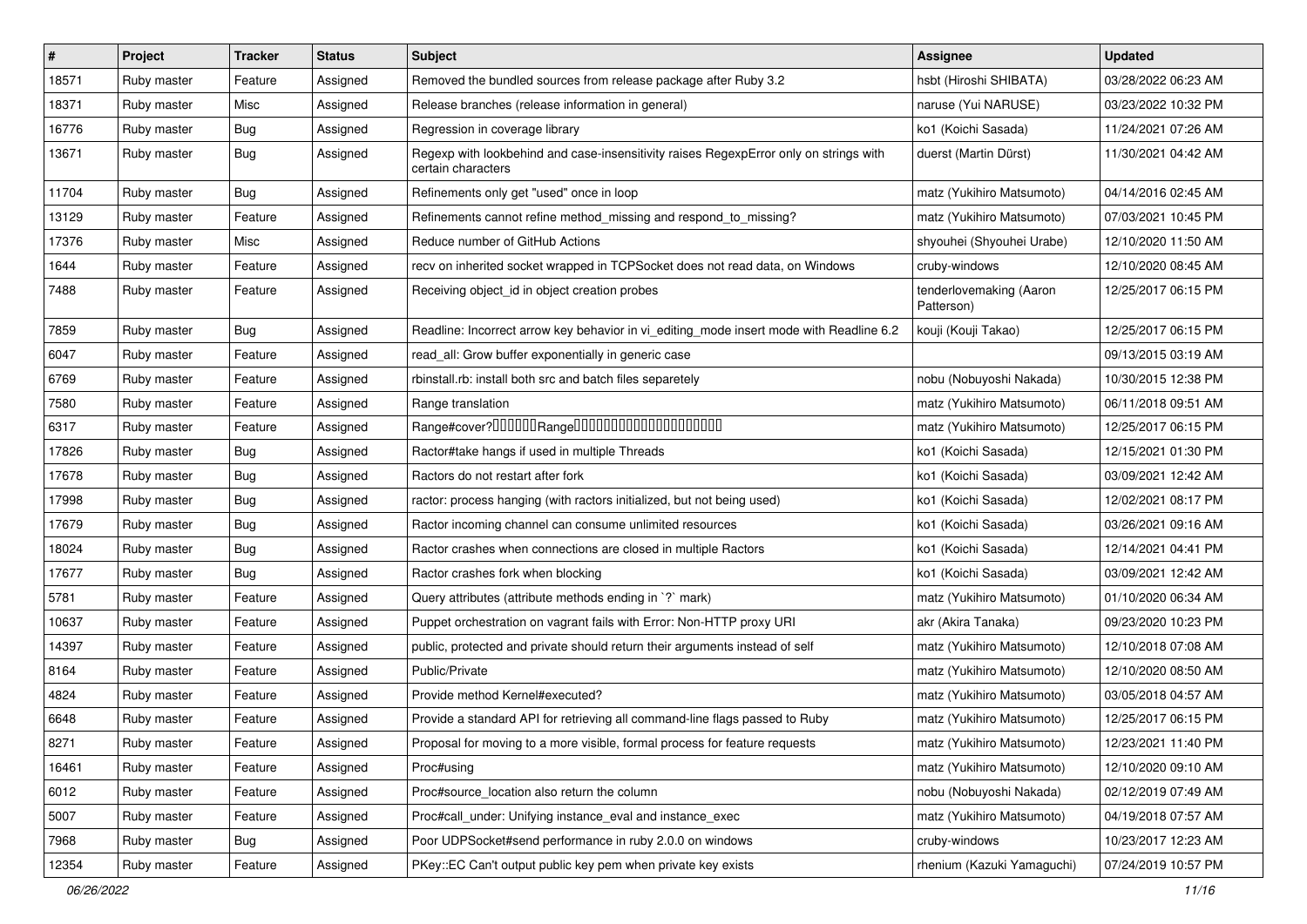| #     | Project     | <b>Tracker</b> | <b>Status</b> | Subject                                                                                                          | Assignee                   | <b>Updated</b>      |
|-------|-------------|----------------|---------------|------------------------------------------------------------------------------------------------------------------|----------------------------|---------------------|
| 18572 | Ruby master | Bug            | Assigned      | Performance regression when invoking refined methods                                                             | ko1 (Koichi Sasada)        | 02/10/2022 12:48 AM |
| 7412  | Ruby master | Feature        | Assigned      | Pathname#relative_path_from does not support mixed directory separators on windows                               | akr (Akira Tanaka)         | 01/05/2018 09:00 PM |
| 15239 | Ruby master | Feature        | Assigned      | [patch] test-spec win32ole                                                                                       | suke (Masaki Suketa)       | 12/29/2019 01:04 PM |
| 2294  | Ruby master | Feature        | Assigned      | [PATCH] ruby_bind_stack() to embed Ruby in coroutine                                                             | ko1 (Koichi Sasada)        | 01/05/2018 09:00 PM |
| 10459 | Ruby master | Feature        | Assigned      | [PATCH] rfc3339 method for Time                                                                                  | akr (Akira Tanaka)         | 05/21/2015 08:14 AM |
| 8460  | Ruby master | Feature        | Assigned      | PATCH: optparse: add keep_unknown option                                                                         | nobu (Nobuyoshi Nakada)    | 05/27/2021 10:07 PM |
| 13721 | Ruby master | Feature        | Assigned      | [PATCH] net/imap: dedupe attr keys in Net::IMAP::FetchData                                                       | normalperson (Eric Wong)   | 07/27/2017 09:51 AM |
| 13221 | Ruby master | Feature        | Assigned      | [PATCH] gems/bundled_gems: add "curses" RubyGem                                                                  | naruse (Yui NARUSE)        | 09/25/2017 06:32 PM |
| 14901 | Ruby master | Feature        | Assigned      | [PATCH] do not block SIGCHLD in normal Ruby Threads                                                              | normalperson (Eric Wong)   | 07/19/2021 05:23 AM |
| 4464  | Ruby master | Feature        | Assigned      | [PATCH] add Fcntl:: Flock object for easier use of POSIX file locks                                              | kosaki (Motohiro KOSAKI)   | 12/25/2017 06:14 PM |
| 10782 | Ruby master | Feature        | Assigned      | Patch: Add constants for BigDecimal for ZERO, ONE, TEN                                                           | mrkn (Kenta Murata)        | 05/21/2015 08:13 AM |
| 10791 | Ruby master | Misc           | Assigned      | [PATCH 1/1] Remove unnecessary passing value from doc for Observable                                             |                            | 08/10/2018 10:51 AM |
| 11816 | Ruby master | Feature        | Assigned      | Partial safe navigation operator                                                                                 | matz (Yukihiro Matsumoto)  | 04/14/2020 08:02 AM |
| 17291 | Ruby master | Feature        | Assigned      | Optimize __send__ call                                                                                           | matz (Yukihiro Matsumoto)  | 01/12/2021 05:47 AM |
| 11322 | Ruby master | Feature        | Assigned      | OpenUri: RuntimeError: HTTP redirection loop                                                                     | akr (Akira Tanaka)         | 11/13/2020 03:52 AM |
| 8126  | Ruby master | Feature        | Assigned      | OpenSSL::SSL::SSLSocket does not define #recv and #send messages                                                 | rhenium (Kazuki Yamaguchi) | 08/08/2019 11:05 PM |
| 12582 | Ruby master | Bug            | Assigned      | OpenSSL Authenticated Encryption should check for tag length                                                     | rhenium (Kazuki Yamaguchi) | 04/28/2017 01:45 PM |
| 12506 | Ruby master | <b>Bug</b>     | Assigned      | On cygwin, Feature #5994 does not work                                                                           | cruby-cygwin               | 05/19/2022 08:20 AM |
| 4521  | Ruby master | Feature        | Assigned      | NoMethodError#message may take very long to execute                                                              | matz (Yukihiro Matsumoto)  | 12/25/2017 06:14 PM |
| 7321  | Ruby master | Feature        | Assigned      | Newton.#nsolve 00 2 00000000000                                                                                  | mrkn (Kenta Murata)        | 12/25/2017 06:15 PM |
| 6293  | Ruby master | Feature        | Assigned      | new queue / blocking queues                                                                                      | matz (Yukihiro Matsumoto)  | 12/25/2017 06:15 PM |
| 5749  | Ruby master | Feature        | Assigned      | new method String#match_all needed                                                                               | matz (Yukihiro Matsumoto)  | 12/25/2017 06:15 PM |
| 5389  | Ruby master | Feature        | Assigned      | New method Enumerator#iterate                                                                                    | matz (Yukihiro Matsumoto)  | 12/25/2017 06:15 PM |
| 6596  | Ruby master | Feature        | Assigned      | New method `Array#indexes`                                                                                       | matz (Yukihiro Matsumoto)  | 07/29/2020 01:41 AM |
| 12436 | Ruby master | Bug            | Assigned      | newline argument of File.open seems not respected on Windows                                                     | nobu (Nobuyoshi Nakada)    | 10/25/2021 09:07 AM |
| 4247  | Ruby master | Feature        | Assigned      | New features for Array#sample, Array#choice                                                                      | mame (Yusuke Endoh)        | 12/25/2017 06:14 PM |
| 5764  | Ruby master | Feature        | Assigned      | Net::HTTP should assume HTTP/0.9 on unexpected responses                                                         | naruse (Yui NARUSE)        | 07/15/2019 05:06 PM |
| 9020  | Ruby master | Feature        | Assigned      | Net::HTTPResponse predicate/query methods                                                                        | naruse (Yui NARUSE)        | 12/25/2017 06:15 PM |
| 5445  | Ruby master | Feature        | Assigned      | Need RUBYOPT -r before ARGV -r                                                                                   | matz (Yukihiro Matsumoto)  | 12/25/2017 06:15 PM |
| 10129 | Ruby master | Feature        | Assigned      | More descriptive error message for failed net/http requests                                                      | akr (Akira Tanaka)         | 01/05/2018 09:01 PM |
| 6810  | Ruby master | Feature        | Assigned      | module A::B; end` is not equivalent to `module A; module B; end; end` with respect to<br>constant lookup (scope) | matz (Yukihiro Matsumoto)  | 12/10/2020 09:22 AM |
| 4924  | Ruby master | Feature        | Assigned      | mkmf have_header fails with C++ headers                                                                          | nobu (Nobuyoshi Nakada)    | 12/25/2017 06:15 PM |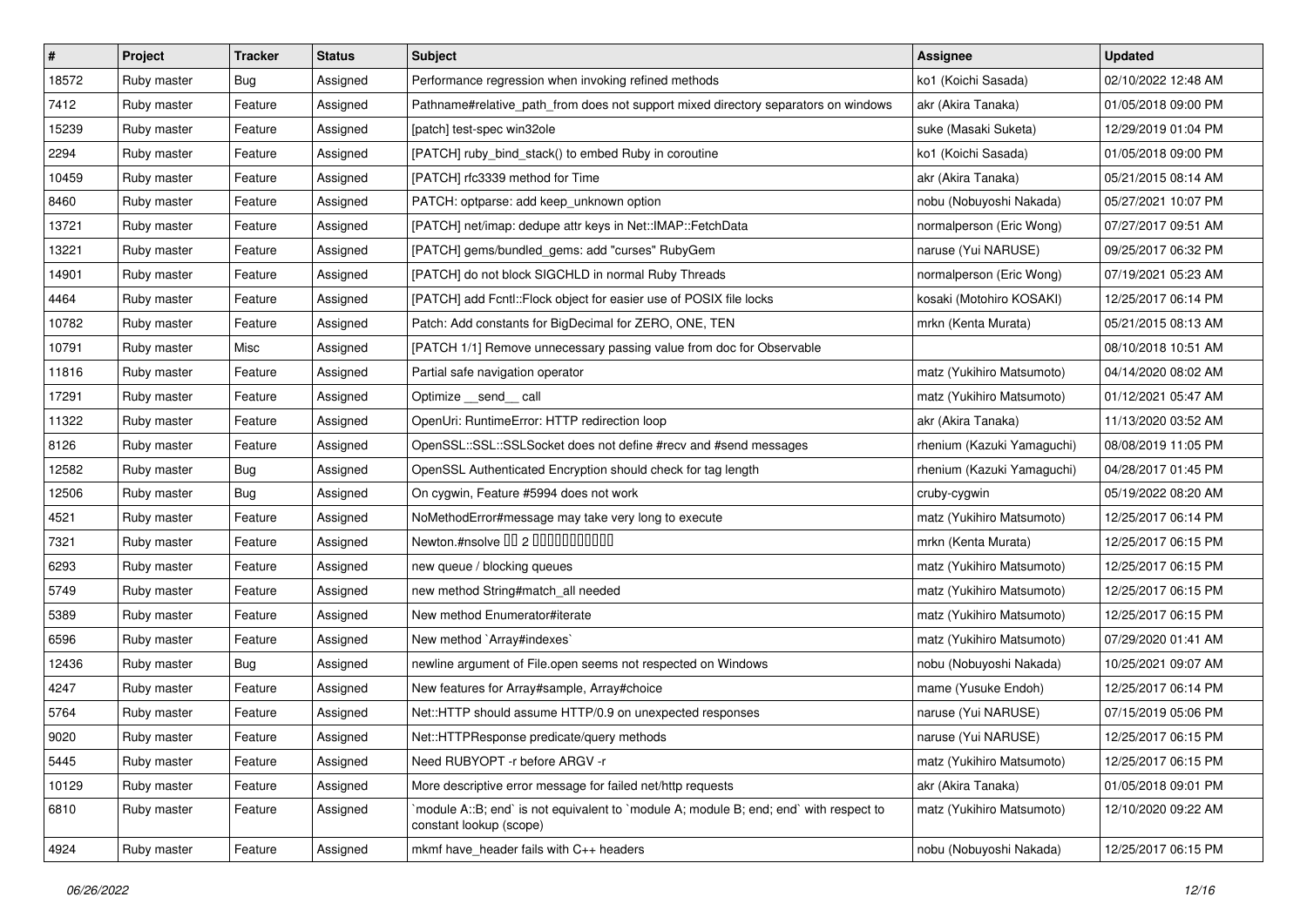| $\vert$ # | Project     | <b>Tracker</b> | <b>Status</b> | <b>Subject</b>                                                                                      | Assignee                  | <b>Updated</b>      |
|-----------|-------------|----------------|---------------|-----------------------------------------------------------------------------------------------------|---------------------------|---------------------|
| 17578     | Ruby master | Bug            | Assigned      | mkmf experimental C++ Support                                                                       | nobu (Nobuyoshi Nakada)   | 01/27/2021 03:51 AM |
| 8299      | Ruby master | <b>Bug</b>     | Assigned      | Minor error in float parsing                                                                        | nobu (Nobuyoshi Nakada)   | 12/30/2019 03:00 AM |
| 13298     | Ruby master | Bug            | Assigned      | mingw SEGV TestEnumerable#test_callcc                                                               | nobu (Nobuyoshi Nakada)   | 06/04/2021 03:41 AM |
| 9768      | Ruby master | Feature        | Assigned      | Method that is visible only within a certain module/class                                           | matz (Yukihiro Matsumoto) | 04/25/2014 06:43 AM |
| 7503      | Ruby master | Feature        | Assigned      | make timeout.rb async-interrupt safe by default                                                     | matz (Yukihiro Matsumoto) | 12/25/2017 06:15 PM |
| 9366      | Ruby master | <b>Bug</b>     | Assigned      | "make -j32 check TESTS=-j32" occasionally fails on rubygems/specification                           | hsbt (Hiroshi SHIBATA)    | 07/26/2018 02:13 AM |
| 18727     | Ruby master | Bug            | Assigned      | Make failed on x86_64-cygwin (LoadError)                                                            | peterzhu2118 (Peter Zhu)  | 04/16/2022 05:15 AM |
| 15878     | Ruby master | Feature        | Assigned      | Make exit faster by not running GC                                                                  | ko1 (Koichi Sasada)       | 07/29/2019 07:48 AM |
| 6413      | Ruby master | Feature        | Assigned      | Make Dir.entries default to Dir.entries(Dir.pwd)                                                    | matz (Yukihiro Matsumoto) | 12/25/2017 06:15 PM |
| 14543     | Ruby master | <b>Bug</b>     | Assigned      | `make commit` show error of `common-srcs`                                                           | nobu (Nobuyoshi Nakada)   | 06/02/2018 04:17 AM |
| 18133     | Ruby master | <b>Bug</b>     | Assigned      | LTO: TestGCCompact#test_ast_compacts segfaults on i686                                              |                           | 04/23/2022 04:19 PM |
| 9115      | Ruby master | <b>Bug</b>     | Assigned      | Logger traps all exceptions; breaks Timeout                                                         | sonots (Naotoshi Seo)     | 08/20/2019 12:47 PM |
| 18169     | Ruby master | Bug            | Assigned      | Local copies of gemified libraries are being released out of sync with their gems                   | hsbt (Hiroshi SHIBATA)    | 02/25/2022 05:40 PM |
| 17593     | Ruby master | Feature        | Assigned      | load_iseq_eval should override the ISeq path                                                        | ko1 (Koichi Sasada)       | 02/16/2021 08:27 AM |
| 16819     | Ruby master | <b>Bug</b>     | Assigned      | Line reporting off by one when reporting line of a hash?                                            | ko1 (Koichi Sasada)       | 06/16/2020 05:57 PM |
| 16124     | Ruby master | Misc           | Assigned      | Let the transient heap belong to objspace                                                           | ko1 (Koichi Sasada)       | 11/18/2019 08:48 AM |
| 5456      | Ruby master | Feature        | Assigned      | kernel#syscall() should be removed.                                                                 | matz (Yukihiro Matsumoto) | 12/10/2020 08:46 AM |
| 16694     | Ruby master | Bug            | Assigned      | JIT vs hardened GCC with PCH                                                                        | k0kubun (Takashi Kokubun) | 02/02/2021 07:38 AM |
| 9955      | Ruby master | Bug            | Assigned      | issue building dll on mingw, library not found                                                      | nobu (Nobuyoshi Nakada)   | 01/05/2018 09:00 PM |
| 15371     | Ruby master | Feature        | Assigned      | IRB with ARGV                                                                                       | aycabta (aycabta.)        | 02/14/2020 11:35 AM |
| 18459     | Ruby master | Feature        | Assigned      | IRB autocomplete dropdown colour options                                                            | aycabta (aycabta .)       | 01/05/2022 02:15 AM |
| 11527     | Ruby master | Feature        | Assigned      | IPAddr#mask_addr isn't a method                                                                     | knu (Akinori MUSHA)       | 11/07/2018 04:12 PM |
| 8047      | Ruby master | Feature        | Assigned      | IPAddr makes host address with netmask                                                              | knu (Akinori MUSHA)       | 01/05/2018 09:00 PM |
| 11531     | Ruby master | <b>Bug</b>     | Assigned      | IPAddr#== implements wrong logic                                                                    | knu (Akinori MUSHA)       | 12/29/2019 12:50 PM |
| 13610     | Ruby master | Feature        | Assigned      | IPAddr doesn't provide helpful methods to get the subnet or IP address                              | knu (Akinori MUSHA)       | 10/20/2017 01:13 AM |
| 8445      | Ruby master | Bug            | Assigned      | IO.open and IO#set_enconding does not support :fallback option                                      | akr (Akira Tanaka)        | 06/14/2022 06:02 AM |
| 5654      | Ruby master | Feature        | Assigned      | Introduce global lock to avoid concurrent require                                                   | nahi (Hiroshi Nakamura)   | 12/25/2017 06:15 PM |
| 6594      | Ruby master | Feature        | Assigned      | Integrated Functor                                                                                  | matz (Yukihiro Matsumoto) | 12/10/2020 08:53 AM |
| 5310      | Ruby master | Feature        | Assigned      | Integral objects                                                                                    | mrkn (Kenta Murata)       | 12/25/2017 06:15 PM |
| 4831      | Ruby master | Feature        | Assigned      | Integer#prime factors                                                                               | yugui (Yuki Sonoda)       | 01/23/2018 08:09 AM |
| 16842     | Ruby master | <b>Bug</b>     | Assigned      | 'inspect' prints the UTF-8 character U+0085 (NEXT LINE) verbatim even though it is not<br>printable | duerst (Martin Dürst)     | 02/26/2021 05:43 AM |
| 9944      | Ruby master | Bug            | Assigned      | in ruby for windows in "system" a redirection to append a file works incorrectly                    | cruby-windows             | 01/05/2018 09:00 PM |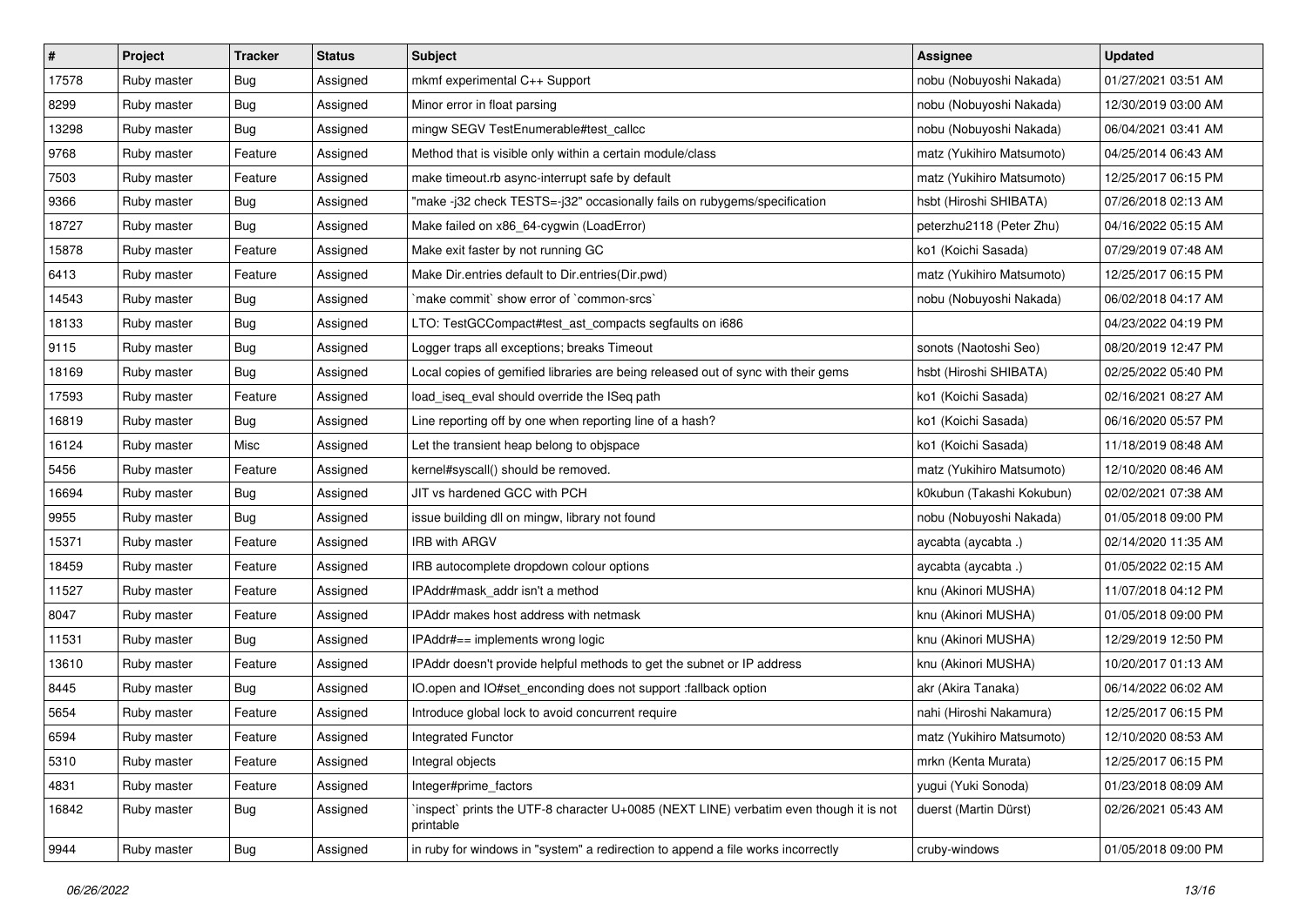| $\pmb{\#}$ | Project     | <b>Tracker</b> | <b>Status</b> | <b>Subject</b>                                                                             | Assignee                              | <b>Updated</b>      |
|------------|-------------|----------------|---------------|--------------------------------------------------------------------------------------------|---------------------------------------|---------------------|
| 7644       | Ruby master | Feature        | Assigned      | In refinements, change "using" keyword to a less generic word.                             | matz (Yukihiro Matsumoto)             | 12/10/2020 08:49 AM |
| 15628      | Ruby master | Feature        | Assigned      | init_inetsock_internal should fallback to IPv4 if IPv6 is unreachable                      | Glass_saga (Masaki<br>Matsushita)     | 09/25/2020 05:42 AM |
| 16512      | Ruby master | Misc           | Assigned      | Improving `www.ruby-lang.org` reference by merging with `rubyreferences.github.io`         | zverok (Victor Shepelev)              | 02/01/2022 12:28 PM |
| 13516      | Ruby master | Feature        | Assigned      | Improve the text of the circular require warning                                           | nobu (Nobuyoshi Nakada)               | 08/31/2017 05:49 AM |
| 17111      | Ruby master | Feature        | Assigned      | Improve performance of Net::HTTPHeader#set form by 40%                                     | naruse (Yui NARUSE)                   | 08/10/2020 05:36 AM |
| 7148       | Ruby master | Feature        | Assigned      | Improved Tempfile w/o DelegateClass                                                        | Glass_saga (Masaki<br>Matsushita)     | 03/27/2019 09:51 AM |
| 8536       | Ruby master | Feature        | Assigned      | Implement is_numeric? family of methods                                                    | matz (Yukihiro Matsumoto)             | 12/25/2017 06:15 PM |
| 5064       | Ruby master | Feature        | Assigned      | HTTP user-agent class                                                                      | matz (Yukihiro Matsumoto)             | 12/25/2017 06:15 PM |
| 13508      | Ruby master | Feature        | Assigned      | How remove/refactor code related mathn library.                                            | hsbt (Hiroshi SHIBATA)                | 12/25/2017 06:15 PM |
| 6277       | Ruby master | Feature        | Assigned      | Hash#convert key                                                                           | matz (Yukihiro Matsumoto)             | 12/25/2017 06:15 PM |
| 7532       | Ruby master | Feature        | Assigned      | Hardcoded compiler location                                                                | nobu (Nobuyoshi Nakada)               | 12/25/2017 06:15 PM |
| 12497      | Ruby master | Feature        | Assigned      | GMP version of divmod may be slower                                                        | akr (Akira Tanaka)                    | 08/10/2016 03:11 AM |
| 10919      | Ruby master | Bug            | Assigned      | [gem install] installs multipe platforms                                                   | hsbt (Hiroshi SHIBATA)                | 07/30/2019 07:44 AM |
| 13847      | Ruby master | Feature        | Assigned      | Gem activated problem for default gems                                                     |                                       | 12/10/2020 08:53 AM |
| 13388      | Ruby master | Feature        | Assigned      | gc.c: Add GC.get_parameters and .set_parameters                                            | ko1 (Koichi Sasada)                   | 03/30/2017 10:52 AM |
| 8948       | Ruby master | Feature        | Assigned      | Frozen regex                                                                               | matz (Yukihiro Matsumoto)             | 12/20/2020 07:15 PM |
| 17516      | Ruby master | Bug            | Assigned      | forking in a ractor causes Ruby to crash                                                   | ko1 (Koichi Sasada)                   | 11/30/2021 05:26 AM |
| 18450      | Ruby master | Feature        | Assigned      | Force break in prettyprint                                                                 | akr (Akira Tanaka)                    | 12/29/2021 02:02 PM |
| 8295       | Ruby master | Feature        | Assigned      | Float I Rational 0000000000000 BigDecimal 0000000                                          | mrkn (Kenta Murata)                   | 12/25/2017 06:15 PM |
| 14607      | Ruby master | Bug            | Assigned      | Fix use of the rb_profile_frames start parameter                                           | ko1 (Koichi Sasada)                   | 06/09/2022 06:12 AM |
| 6337       | Ruby master | Feature        | Assigned      | FileUtils#sync                                                                             | matz (Yukihiro Matsumoto)             | 12/25/2017 06:15 PM |
| 6671       | Ruby master | Feature        | Assigned      | File.split all and File.split root                                                         | matz (Yukihiro Matsumoto)             | 12/25/2017 06:15 PM |
| 6811       | Ruby master | Feature        | Assigned      | File, Dir and FileUtils should have bang-versions of singleton methods that fails silently | matz (Yukihiro Matsumoto)             | 12/25/2017 06:15 PM |
| 7518       | Ruby master | Feature        | Assigned      | Fiddle::Pointer#to_str and Fiddle::Pointer#to_int should be removed                        | tenderlovemaking (Aaron<br>Patterson) | 08/15/2013 04:56 AM |
| 595        | Ruby master | Bug            | Assigned      | Fiber ignores ensure clause                                                                | ioquatix (Samuel Williams)            | 12/29/2019 10:37 AM |
| 17296      | Ruby master | Feature        | Assigned      | Feature: Pathname#chmod use FileUtils.chmod instead of File                                | akr (Akira Tanaka)                    | 08/30/2021 06:51 AM |
| 6376       | Ruby master | Feature        | Assigned      | Feature lookup and checking if feature is loaded                                           | matz (Yukihiro Matsumoto)             | 12/25/2017 06:15 PM |
| 17297      | Ruby master | Feature        | Assigned      | Feature: Introduce Pathname.mktmpdir                                                       | akr (Akira Tanaka)                    | 08/30/2021 06:51 AM |
| 17295      | Ruby master | Feature        | Assigned      | Feature: Create a directory and file with Pathname#touch                                   | akr (Akira Tanaka)                    | 09/28/2021 01:20 AM |
| 17294      | Ruby master | Feature        | Assigned      | Feature: Allow method chaining with Pathname#mkpath Pathname#rmtree                        | akr (Akira Tanaka)                    | 08/30/2021 06:52 AM |
| 10038      | Ruby master | Feature        | Assigned      | Extend ObjectSpace.dump to expose buffer addresses for String and Array                    | tmm1 (Aman Karmani)                   | 01/05/2018 09:01 PM |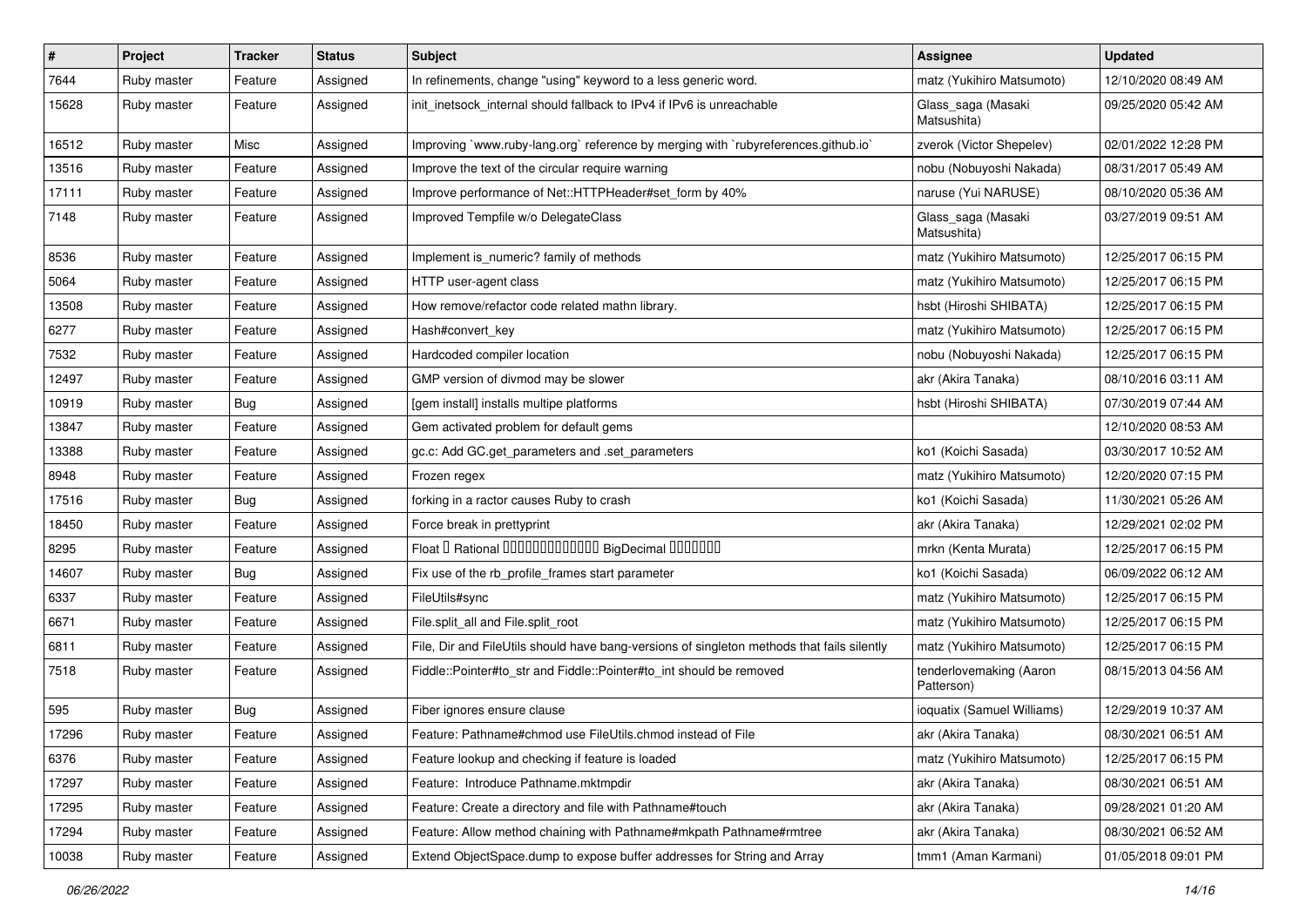| $\vert$ # | Project     | <b>Tracker</b> | <b>Status</b> | Subject                                                                          | Assignee                     | <b>Updated</b>      |
|-----------|-------------|----------------|---------------|----------------------------------------------------------------------------------|------------------------------|---------------------|
| 7121      | Ruby master | Feature        | Assigned      | Extending the use of `require'                                                   | matz (Yukihiro Matsumoto)    | 12/25/2017 06:15 PM |
| 13604     | Ruby master | Feature        | Assigned      | Exposing alternative interface of readline                                       | aycabta (aycabta.)           | 01/20/2020 05:34 AM |
| 11955     | Ruby master | Feature        | Assigned      | Expose Object that Receives logs in Logger                                       | sonots (Naotoshi Seo)        | 11/09/2017 11:35 AM |
| 12543     | Ruby master | Feature        | Assigned      | explicit tail call syntax: foo() then return                                     | matz (Yukihiro Matsumoto)    | 04/18/2021 03:02 PM |
| 15806     | Ruby master | Misc           | Assigned      | Explicitly initialise encodings on init to remove branches on encoding lookup    | nobu (Nobuyoshi Nakada)      | 08/29/2019 04:29 AM |
| 12656     | Ruby master | Feature        | Assigned      | Expand short paths with File.expand_path                                         | cruby-windows                | 01/31/2018 02:31 PM |
| 8083      | Ruby master | Feature        | Assigned      | Exit status is limited to one-byte values which is invalid for Windows           | cruby-windows                | 03/14/2013 08:26 PM |
| 7394      | Ruby master | Feature        | Assigned      | Enumerable#find ifnone parameter could be non-callable                           | nobu (Nobuyoshi Nakada)      | 02/10/2021 09:32 AM |
| 3608      | Ruby master | Feature        | Assigned      | Enhancing Pathname#each_child to be lazy                                         | akr (Akira Tanaka)           | 12/25/2017 06:14 PM |
| 6308      | Ruby master | Feature        | Assigned      | Eliminate delegation from WeakRef                                                | matz (Yukihiro Matsumoto)    | 12/23/2021 11:40 PM |
| 3731      | Ruby master | Feature        | Assigned      | Easier Embedding API for Ruby                                                    | ko1 (Koichi Sasada)          | 12/25/2017 06:14 PM |
| 15939     | Ruby master | Feature        | Assigned      | Dump symbols reference to their fstr in ObjectSpace.dump()                       | ko1 (Koichi Sasada)          | 08/08/2019 09:38 PM |
| 14412     | Ruby master | Feature        | Assigned      | DRb UNIX on local machine: add support for getpeereid()                          | seki (Masatoshi Seki)        | 01/28/2018 12:51 PM |
| 8782      | Ruby master | <b>Bug</b>     | Assigned      | Don't set rl_getc_function on editline                                           | kouji (Kouji Takao)          | 01/05/2018 09:00 PM |
| 12020     | Ruby master | Feature        | Assigned      | Documenting Ruby memory model                                                    | ko1 (Koichi Sasada)          | 12/23/2021 11:40 PM |
| 13622     | Ruby master | Misc           | Assigned      | Documentation missing                                                            | stomar (Marcus Stollsteimer) | 06/03/2017 07:27 AM |
| 9235      | Ruby master | Feature        | Assigned      | Documentation for commercial support                                             | zzak (Zachary Scott)         | 08/10/2019 02:55 PM |
| 15047     | Ruby master | Feature        | Assigned      | Documentation and more functions for Hash functions in C API                     |                              | 03/20/2019 01:24 AM |
| 2324      | Ruby master | Feature        | Assigned      | Dir instance methods for relative path                                           | nobu (Nobuyoshi Nakada)      | 12/25/2017 05:58 PM |
| 13577     | Ruby master | Feature        | Assigned      | Digest file accidentally receives File object but uses file path                 | nobu (Nobuyoshi Nakada)      | 05/20/2017 06:50 PM |
| 16630     | Ruby master | Misc           | Assigned      | Deprecate pub/ruby/*snapshot* and use pub/ruby/snapshot/* instead                | matz (Yukihiro Matsumoto)    | 02/27/2020 09:52 AM |
| 9136      | Ruby master | Misc           | Assigned      | Deprecated Enumerator.new(object, method) bad for BasicObject                    | zzak (Zachary Scott)         | 11/23/2013 03:58 AM |
| 7739      | Ruby master | Feature        | Assigned      | Define Hash#  as Hash#reverse_merge in Rails                                     | matz (Yukihiro Matsumoto)    | 12/25/2017 06:15 PM |
| 18381     | Ruby master | <b>Bug</b>     | Assigned      | Default vs Bundled gems                                                          | hsbt (Hiroshi SHIBATA)       | 12/15/2021 11:09 AM |
| 4514      | Ruby master | Feature        | Assigned      | #deep_clone and #deep_dup for Objects                                            | matz (Yukihiro Matsumoto)    | 12/25/2017 06:14 PM |
| 18773     | Ruby master | Feature        | Assigned      | deconstruct to receive a range                                                   | ktsj (Kazuki Tsujimoto)      | 06/24/2022 07:21 AM |
| 6360      | Ruby master | <b>Bug</b>     | Assigned      | Debug information build even without requesting it                               | nobu (Nobuyoshi Nakada)      | 01/05/2018 09:00 PM |
| 6590      | Ruby master | Feature        | Assigned      | Dealing with bigdecimal, etc gems in JRuby                                       | hsbt (Hiroshi SHIBATA)       | 05/15/2019 08:33 PM |
| 13999     | Ruby master | <b>Bug</b>     | Assigned      | Cygwin DDD ripper_state_lex.rb DDDDDDD                                           | cruby-cygwin                 | 05/19/2022 08:20 AM |
| 5129      | Ruby master | Feature        | Assigned      | Create a core class "FileArray" and make "ARGF" its instance                     | matz (Yukihiro Matsumoto)    | 01/23/2018 02:02 PM |
| 12848     | Ruby master | Feature        | Assigned      | Crazy idea: Allow regex definition for methods (Do not take it seriously please) |                              | 10/18/2016 12:17 AM |
| 16805     | Ruby master | Misc           | Assigned      | Coroutine's license is unclear                                                   | ReiOdaira (Rei Odaira)       | 07/01/2021 10:09 PM |
| 8850      | Ruby master | Feature        | Assigned      | Convert Rational to decimal string                                               | matz (Yukihiro Matsumoto)    | 12/25/2017 06:15 PM |